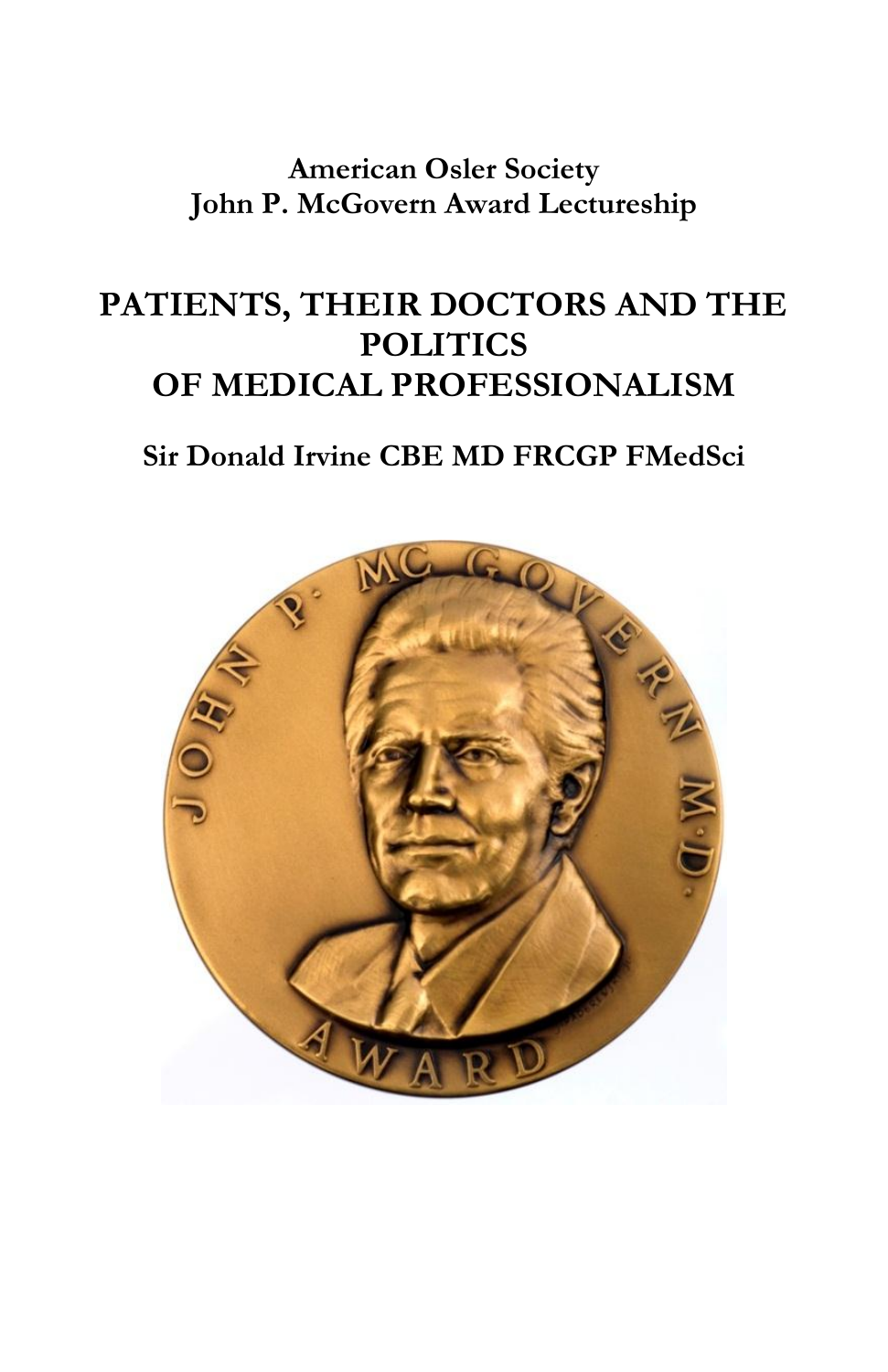

John P. McGovern, M.D.

Through the generosity of the John P. McGovern Foundation to the American Osler Society, the John P. McGovern Award Lectureship was established in 1986. The lectureship makes possible an annual presentation of a paper dedicated to the general areas of Sir William Osler's interests in the interface between the humanities and the sciences-in particular, medicine, literature, philosophy, and history. The lectureship is awarded to a leader of wide reputation who is selected by a special committee of the Society and is especially significant in that it also stands as a commemoration of Doctor McGovern's own long-standing interest in and contributions to Osleriana.

On the cover - The John P. McGovern Award Lectureship commemorative medal which is presented to each annual lecturer.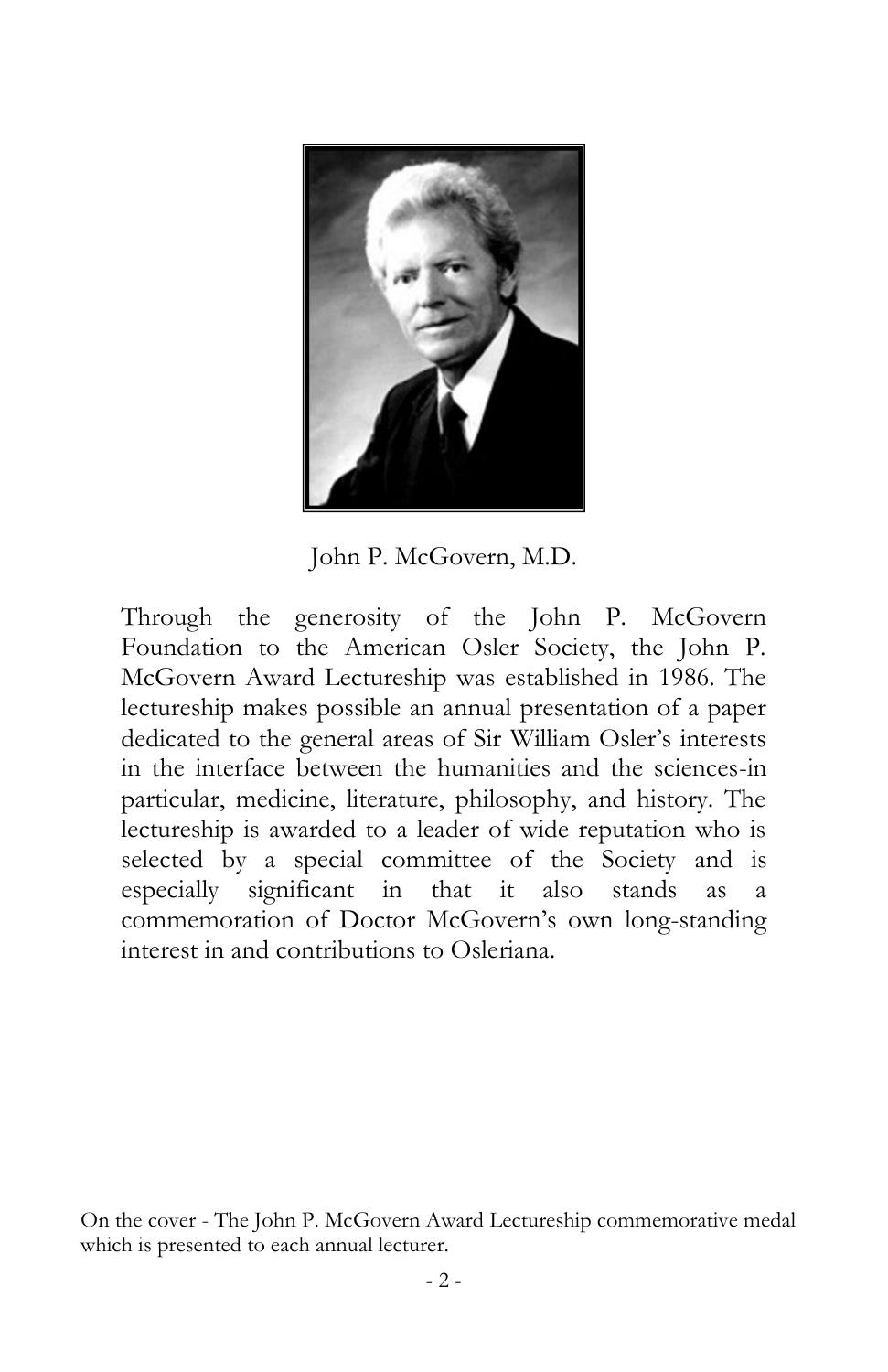The 29<sup>th</sup> John P. McGovern Award Lecture

## **PATIENTS, THEIR DOCTORS AND THE POLITICS OF MEDICAL PROFESSIONALISM**

**by**

#### **Sir Donald Irvine CBE MD FRCGP FMedSci**

Delivered May 12, 2014 at the 44<sup>th</sup> Meeting of the American Osler Society Oxford, England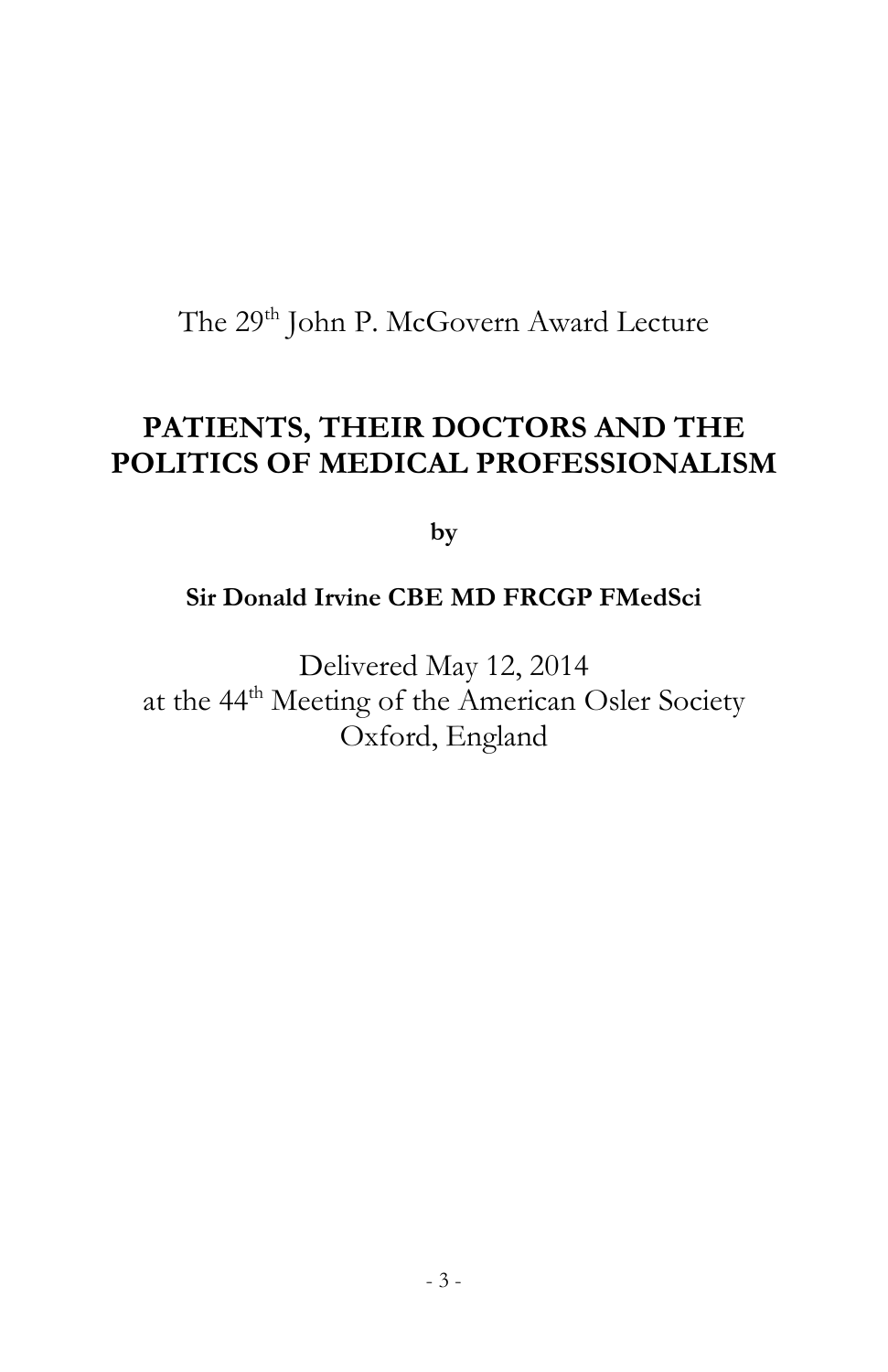

Although retired from practice, Sir Donald is Honorary Professor, School of Health in the University of Durham, a Vice President of the U.K. Patients Association, Patron of Picker Institute Europe and President of Age U.K. Northumbria.

For most of his professional life, he was a partner in Lintonville Medical Group, one of the first multi-disciplinary teaching family practices in the U.K. He was one of the founders of medical education for family medicine and through the Royal College of General Practitioners had a leading role in developing practice-based quality assurance through standard setting and medical audit based on peer review.

Sir Donald chaired the Professional Standards Committee of the General Medical Council before his election as President in 1995. Fostering a culture of patient-centred professionalism in medicine and modernising professional regulation were central themes of his six year Presidency. He led the development of *Good Medical Practice*, the national code of practice for the U.K. medical profession today, and of re-licensure for British doctors through the process of revalidation.

Among his honours, Sir Donald was appointed CBE in 1986 and Knighted in 1994 for his services to medicine and medical ethics.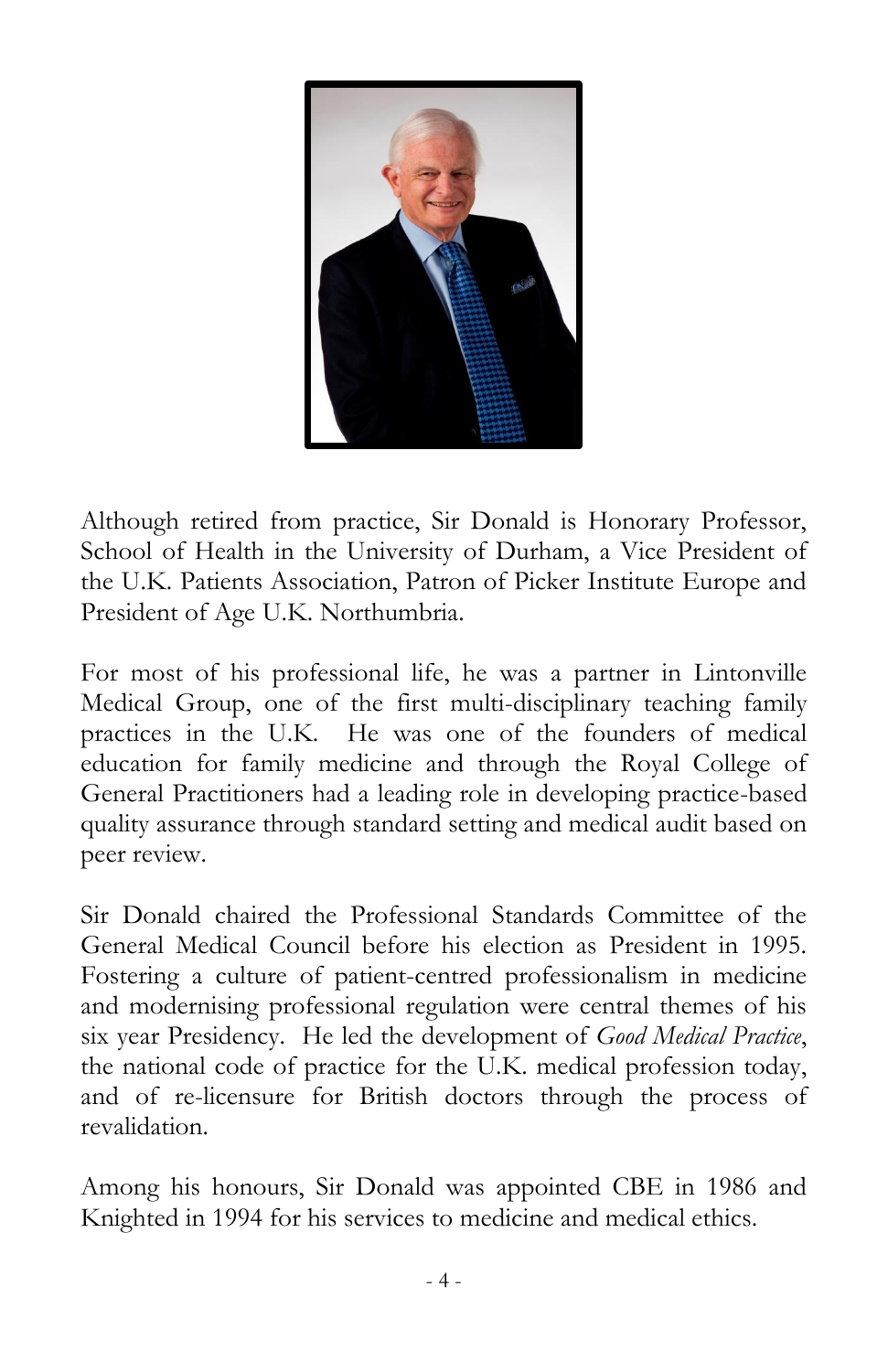#### **Introduction**

Jay Iselin, the distinguished U.S. television journalist and editor, died in a hospital in New York on May 6, 2008. His wife Lea felt compelled to write about his struggles with the increasingly complex medical condition that finally brought him down.<sup>1</sup> Sometimes Lea said his doctors in various U.S. hospitals, all very prestigious institutions, helped him, sometimes he was left to coordinate his various medical problems on his own, sometimes neglected at crucial moments and at others subject to actively negligent care. Throughout, Jay considered each of his doctors a personal friend in whom he continued to place his utmost trust. In his wife's view, this trust was frequently misplaced, at times in fact acting as a negative factor in his medical care, for it tended to distract the doctors from focusing their attention on Jay's serious problems. I met Lea two years ago. Her memories of her husband's experience were still raw. Lack of consistent clinical quality and coordination had been recurring, serious problems.

Here in Britain, we have recently seen the tragic consequences of some persistently poor medical and especially nursing care affecting nearly 1200 patients at the National Health Service's (NHS) Stafford Hospital. Robert Francis QC, who chaired the Stafford Hospital Public Inquiry, said such poor care would not have happened if all doctors and nurses had conscientiously observed their codes of professional practice. 2 I very much agree. His observation is echoed in several other reports on British medical failures<sup>3-5</sup> and other countries have experienced similar problems too. Francis saw the underlying problem as essentially one of culture, which he explored both in individual professions and in the organizations – hospitals, clinics and offices - where doctors and nurses practice. Like others before him he showed how difficult it is to change professional cultures, particularly where they may be self-protective, perhaps because trying to change them can get so very personal.

Today we honour the memory of William Osler, the great doctor who epitomized professionalism at its finest. In his textbook of medicine, his up-to-date knowledge was there for all to see. He obsessed about the need for early diagnosis. He had a huge respect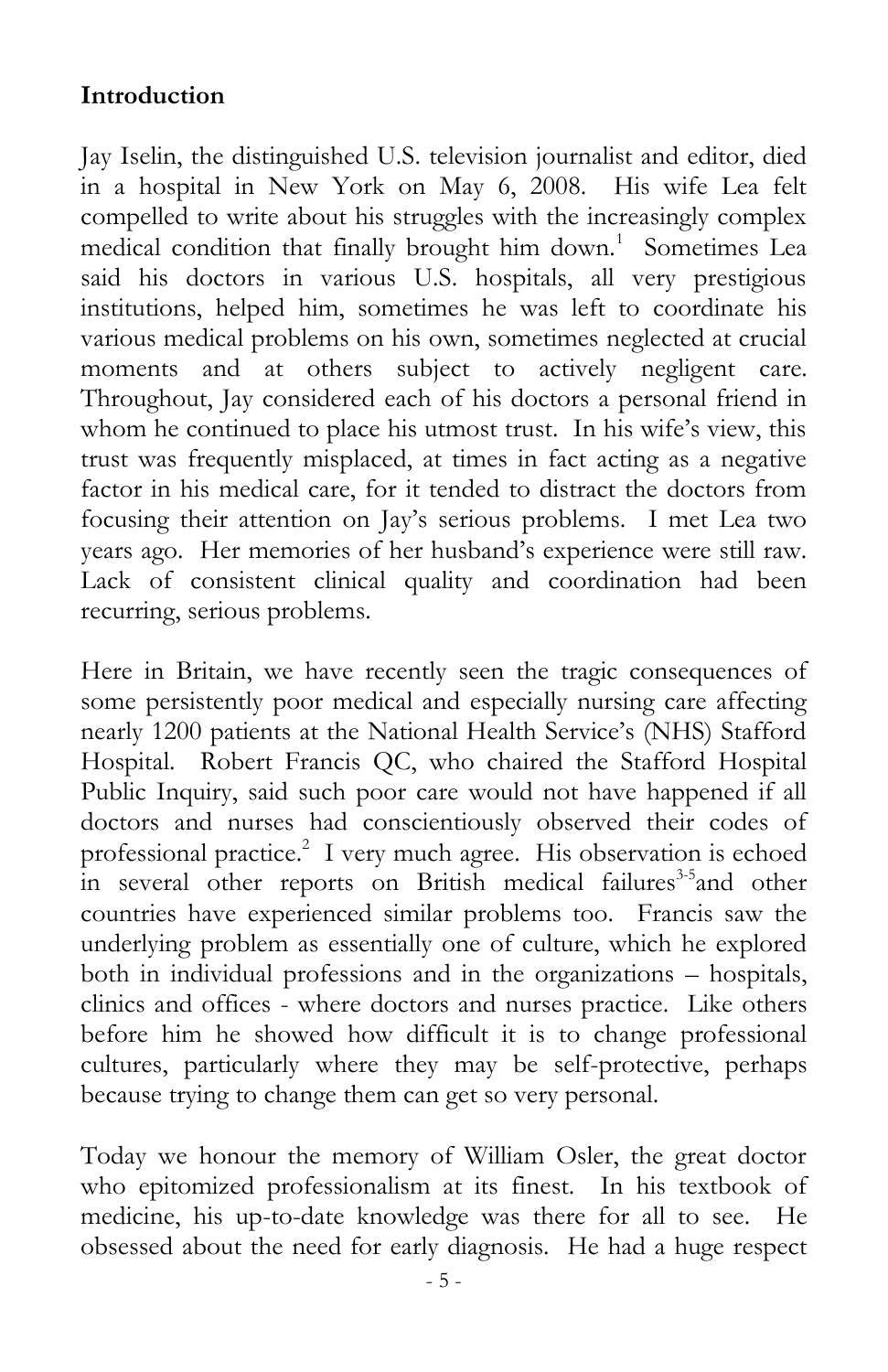for patients and colleagues alike. He had a strong sense of the rights and wrongs of professional conduct. He was an inspiring bedside teacher. Osler knew all about variations in professional practice, which in his day ranged from the excellent to the execrable. Were he here now, he might well wonder why such a successful profession, which in the last half century has helped so many patients in ways that he could scarcely have dreamed of, could still find itself unable to insist on a decent standard of practice from all its members, not just the conscientious majority. He would see Jay Iselin's story and the calamitous practice at Stafford Hospital as examples of the problem.

Today, every country is wrestling with the ever-increasing complexities, costs and risks involved in modern health care. These pressures are increasing inexorably. Achieving consistently good quality care at the lowest reasonable cost has become an imperative for everyone.

It follows that we doctors have a strong moral obligation to make sure that, however our healthcare systems evolve in the future, the individual members of our profession - every single one- consistently gives optimal medical care. By optimal care, I mean the best medical care achievable under normal operational circumstances. Patients expect this standard to be a given. Doctors on the whole support the idea of optimal practice – good doctoring. However some see it as an aspiration without commitment, something to aim for, rather than an obligation to deliver. Hence the powerful, unresolved tension between aspiration and obligation seen in the longstanding toleration of widely variable standards of practice. It is the process of trying to eliminate this tension by moving the profession to where the public today wants it to be – something I call the politics of medical professionalism – which is the challenge and the subject of my lecture this morning.

Since I started practising in 1958, I have had a ringside seat, and indeed considerable personal involvement, as the process of cultural transition has unfolded in Britain. The experience has taught me just how difficult it is for the profession to change from a traditional doctor – centered professional culture to a patient-centered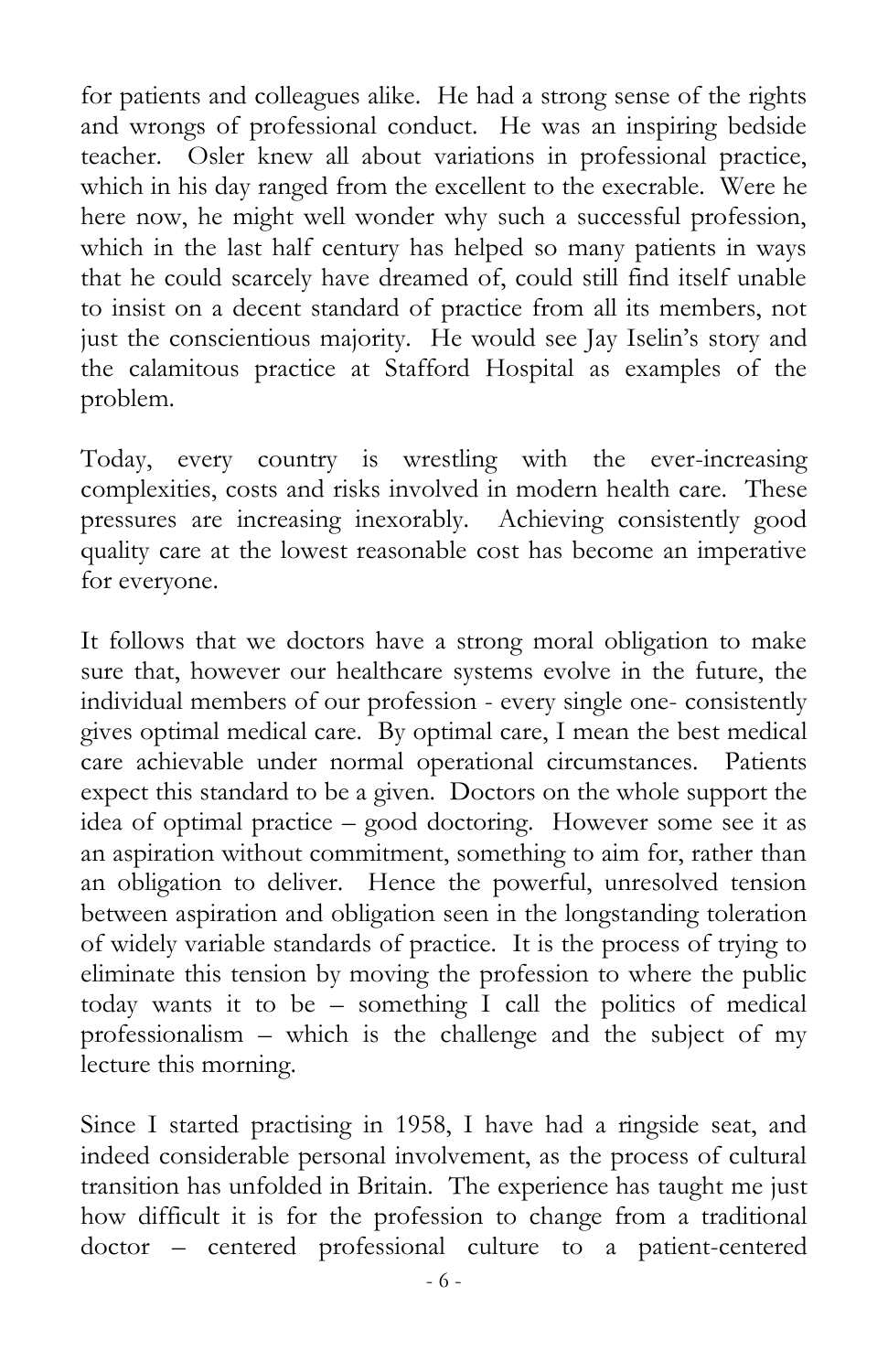professional culture in tune with public expectations now. However, it can be done, as I will show you later. Nurses, incidentally, face the same challenge in their professional practice, but that is a story for another day.

#### **What patients want**

So what do patients want? It is pointless to think about medical professionalism unless we can see it through patients' eyes. It is the patient who has the illness and who is - or should be - the final arbiter of what is right for them. It is their body, their mind, their illness and their life. We are in the era of patient autonomy.<sup>6</sup> A political environment in which patients expect, and are expected, to be in relatively autonomous doctor-patient relationships is replacing the historical model of passive patient trust.

Unlike doctors, patients do not talk about professionalism as an entity. Instead, they equate professionalism with consistently good doctoring. For them 'good doctors' are up-to-date, competent, respectful, courteous, kind, empathetic and honest; people who will listen to them, relate to them, do their best to find out promptly what is wrong with them, prescribe the right treatment and care for them in a manner which makes them feel that their interests come first.  $e^{g7}$ Patients want their doctors to be good team players when teamwork is needed. All these qualities are essential elements of a trusting doctor-patient relationship, as Osler understood perfectly. They have not changed with time.

My wife and I can attest to this picture from first-hand experience. Nearing eighty, we both have long-term conditions and so see more than we would wish of the NHS in action. We have an excellent family doctor, Dr. Andy Bell. However, in our encounters with NHS services we have seen it all – the good, the bad and, in between, the many shades of grey mediocrity which evoke grudging acceptance from patients rather than fulsome praise. The factor distinguishing between the exceptional, the good, the grey and poor medical practice comes down mainly to the attitude and ability of individual clinicians. Such is the lack of consistency that we have asked two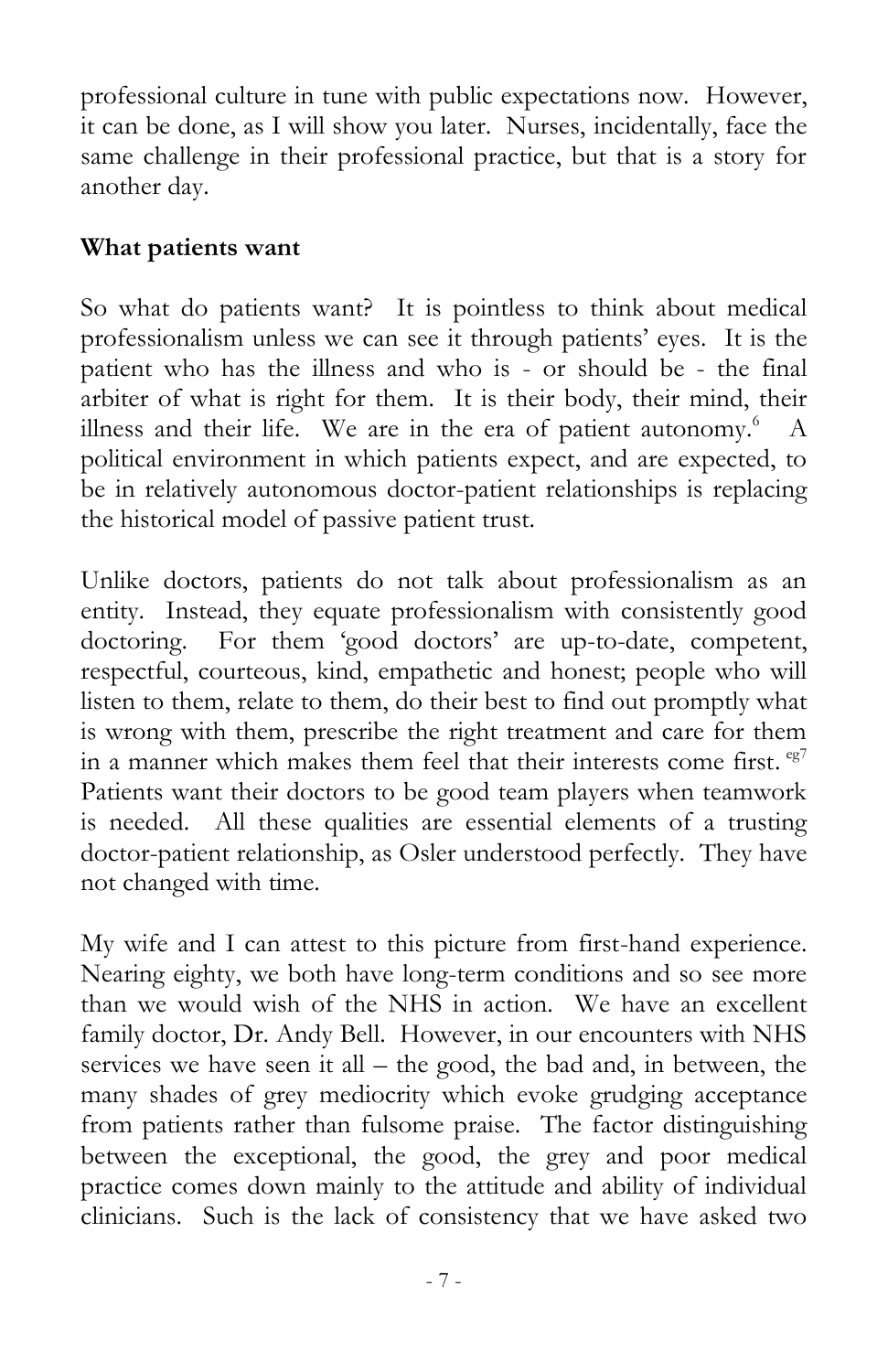daughters to watch out for us, to protect us from poor NHS medical and nursing care if we become incapable of doing this ourselves.

Patients now have more information than ever about the results of care given by individual clinical teams and clinicians. With such knowledge comes power. Yet even today the NHS too often expects patients to be the unquestioning, grateful recipients of state beneficence rather than discriminating users who have paid their taxes to help fund the Service and who can decide for themselves which providers and choices of treatment are best for them.

Freely available and easily accessible information about the quality of outcomes, clinical performance and patients' experience of care given by individual clinical teams and clinicians is the foundation of patient autonomy. Our new digital world of social networking, when combined with complete transparency about clinicians' performance and outcomes, enhances the power in patients' hands and therefore the choices patients can make based on evidence of quality. For example, today anyone can access the knowledge base of medicine directly without mediation by a doctor. Similarly, thanks to the late Harvey Picker, distinguished American manufacturer of x-ray machines and philanthropist, the methodology now exists to give the public accurate information about the experiences that patients and relatives have had with individual doctors and nurses and whether that experience accords with published professional standards.<sup>8</sup>

If knowledge is power, all these developments will transform the relationship between patients and doctors in future. Rather than regard these developments as a threat, doctors should see here opportunities to rethink the conditions for continuing patient trust. Even today patients want to be able to trust their doctor without having to think about it. For that to happen, the basis for such trust must be absolutely sound.

It follows that patients want to know that doctors they are consulting today are practising to a standard that is 'as good as it gets' - their way of describing optimal care. Naturally patients expect continuous improvement as medical science advances, but for them generic improvement is not the same as, or a substitute for, a guarantee of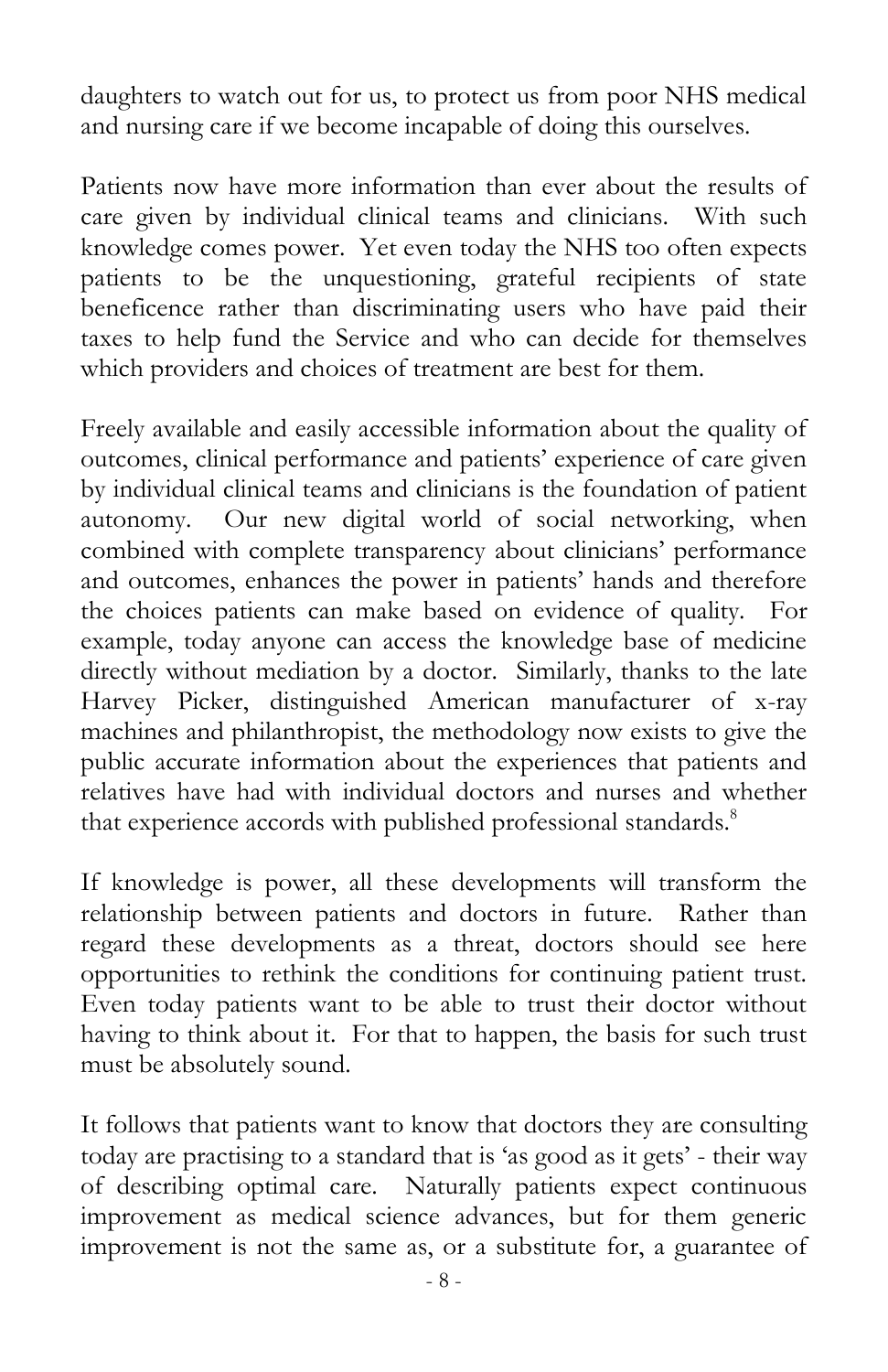their doctor's overall professionalism at the time of a consultation. That's where the obligation comes in. Patients know that there is an unquantified tail of grey or frankly suboptimal practice visible in the doctors they try to avoid if they can.

So, as I said at the beginning, the critical question now is how to change the medical culture so that suboptimal practice becomes unacceptable - unprofessional - to doctors as well as patients. It is primarily a cultural issue rather than a regulatory one. To succeed, we first need to know why the medical culture came to be as it is.

#### **Why is the medical culture as it is?**

To answer to this question, we must go back to the modern profession's roots in the mid- $19<sup>th</sup>$  century. The original driving force for state recognition of medicine as a profession, through licensure, was the desire of allopathic practitioners to be recognized as people who were uniquely knowledgeable about the human body, its diseases and how best to treat them. Allopaths, therefore, believed that they were very different from, and self-evidently much better than, all the other 'quack' healers of the time.<sup>9</sup> There was a strong element of self-interest in this claim of distinctiveness because of its implications for power, status and income.

Abraham Flexner got to the heart of the matter in his 1910 landmark report on medical education in the United States and Canada.<sup>10</sup> He described how, in the previous century, allopaths had simply assumed themselves to be a profession and how medicine's unfolding status and self-image as a profession have influenced its behavior ever since. Practitioners who had undergone the necessary training in medicine and secured registration/licensure granted by the state were presumed to be professionals by both the medical community and the public. From that point on in doctors' careers, the particulars of their future practising styles, their competence, their attitude to patients and colleagues, their ethical principles and ethos of service were deemed to be largely a matter for the individuals themselves to decide because - well, they were professionals. This was personal professional autonomy in action.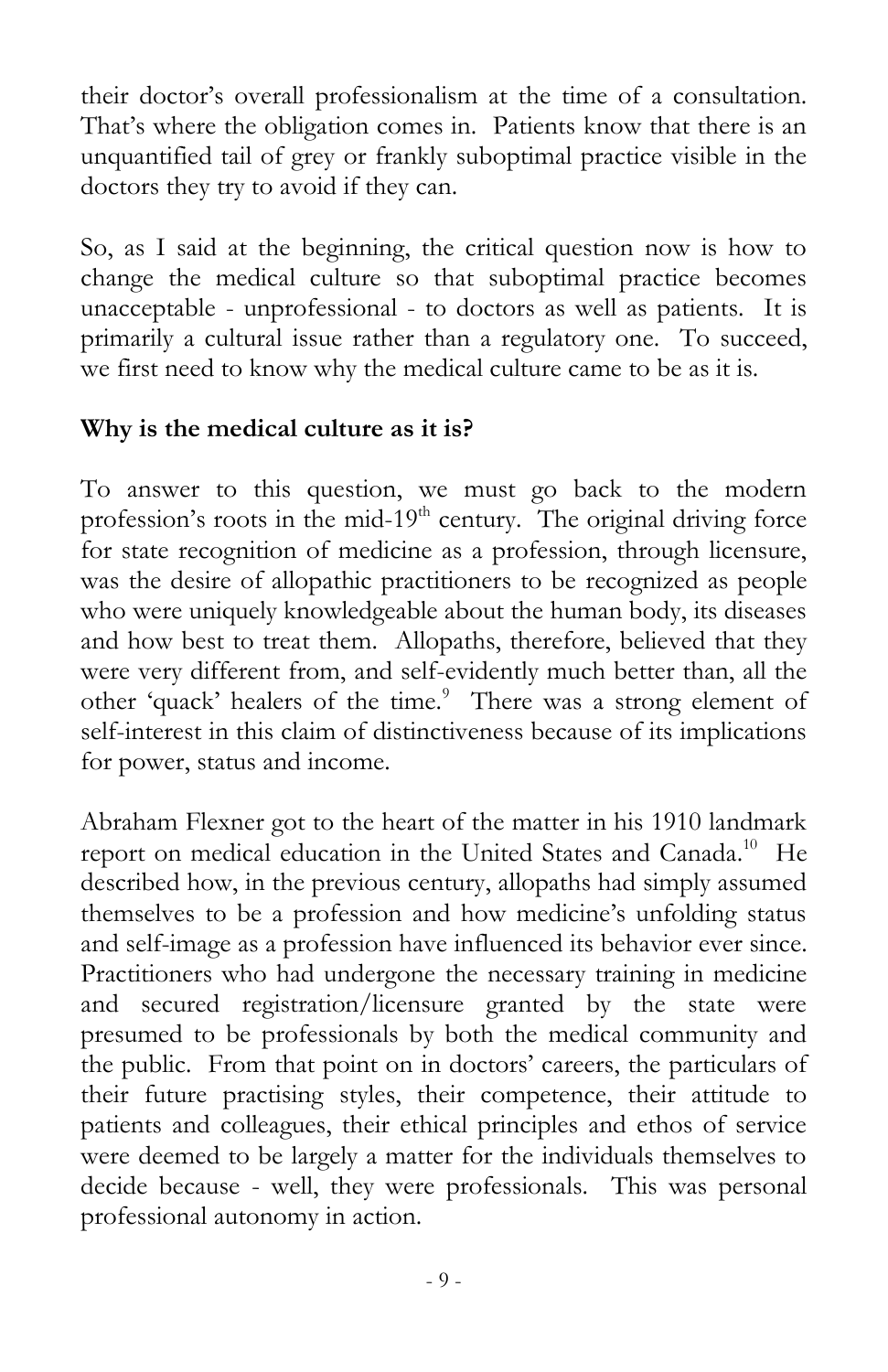Doctors joining the profession absorbed this inward-looking, doctorcentered culture. They brought their culture to the running of healthcare as they assumed leadership roles. Of course there were 'club' rules - expressed as professional etiquette - made by the members for the members about things that mattered to them. Clinical competence was a no-go area unless it appeared so bad as to constitute 'serious professional misconduct'. Hence the ban on criticizing a colleague's clinical practice, known in Britain as disparagement.<sup>11</sup> Many doctors felt themselves entitled to, as opposed to deserving of, respect from the public and patients because of their 'professional' status, carrying with it the assurance of income, their standing in the community and freedom from overt accountability.

It is therefore easy to see why any sense of collective self-discipline was difficult to sustain given the many ways in which the public interest could collide with this kind of professional self-interest. For example, in 1912 the American College of Surgeons decided to overhaul American surgical practice. The transformation was to be guided by Ernest Codman's ideas about clinical end results (today's clinical outcomes). Codman was a quality-minded surgeon at Massachusetts General Hospital. The College rejected Codman's data-based, end result approach as too contentious after it found that only 89 out of 692 hospitals examined could meet the standards. Shocked, the Regents of the College burnt the original survey data and draft report in the furnace of the Waldorf Astoria Hotel in New York. 12

The College decided instead to go for 'minimum standards' for hospitals covering such non-threatening matters as the organization of staff, the rules of professional conduct and the maintenance of medical records. These measures were to form the basis for future specialty accreditation in the U.S.

We had a similar self-protective attitude in Britain. For example, the General Medical Council (GMC) was established in 1858 by parliament - at the profession's urging - as its new self-regulator. In 1889, the President of the GMC said that the Council "should not seem over-anxious to be at work"… since …"the spreading abroad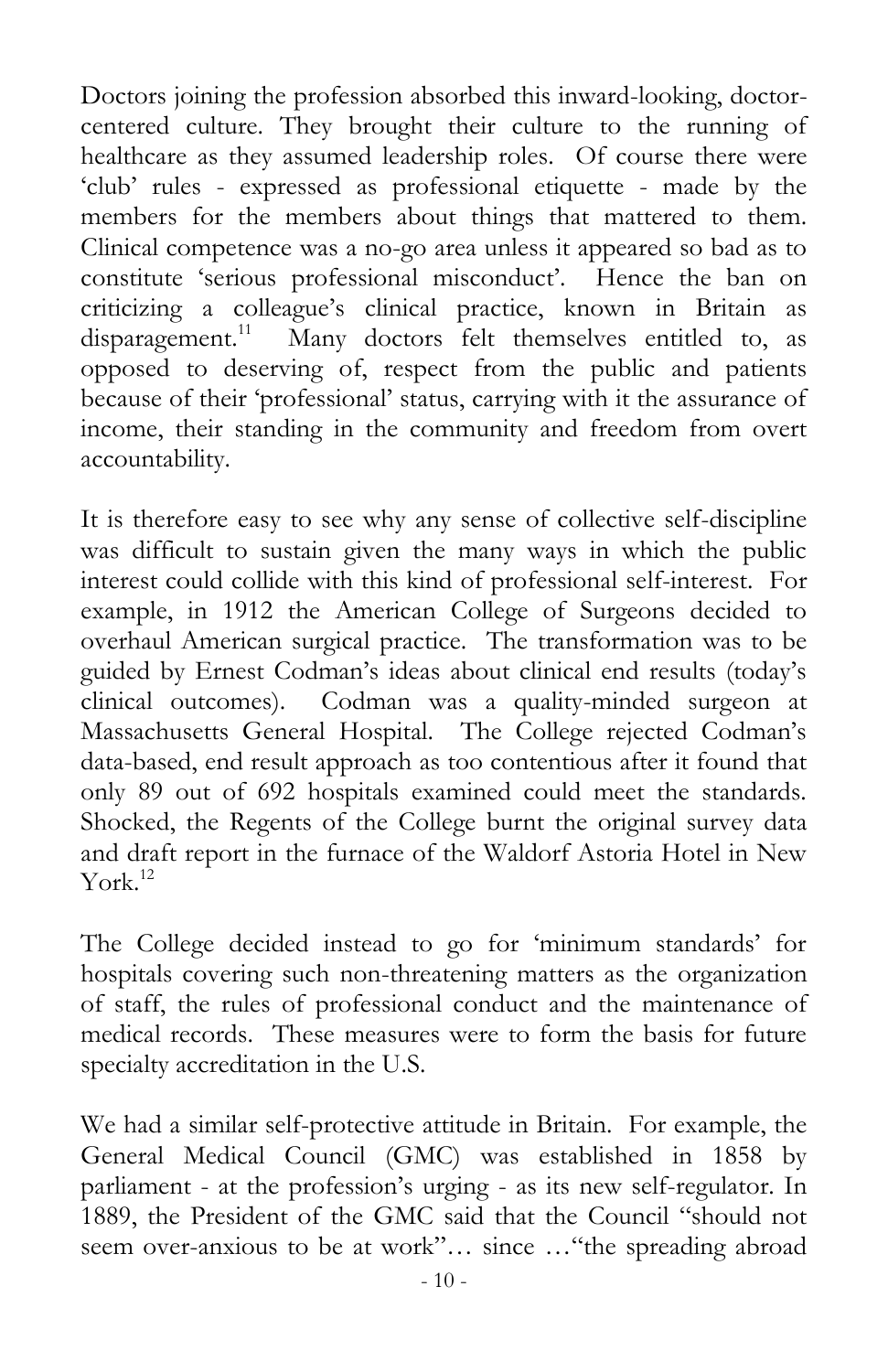of the shortcomings of any erring members of our honourable profession is a proceeding to be carefully restrained within precise limits."<sup>13</sup> George Bernard Shaw soon rumbled this self-protective nonsense. In 1933, in a postscript to his play The Doctor's Dilemma, he said, "the condition of the (British) medical profession is now so scandalous that unregistered practitioners are more popular with patients than registered ones."<sup>14</sup>

Medicine's self-protective attitude helps to explain why Flexner was convinced that any movement by the profession towards meeting societal rather than self needs would be driven mainly by the pressure of public opinion rather than by motivations arising from within medicine itself.<sup>15</sup> But in the first half of the twentieth century such pressures barely existed. It did not matter. Medical treatment at that time was largely ineffective – nature would take its course despite anything doctors could do.

After World War II, the standing of the profession really took off. There were great advances in medical science and practice, which the public loved. The American sociologist Eliot Freidson called the period between 1945 and 1965 "the Golden Age" of U.S. (and British) medicine for it gave individual doctors almost complete control over their work. However the downside, he noted, was that "only the most grossly incompetent or negligent behavior led to disciplinary action."<sup>16</sup>

The effect of this professional dominance was to reinforce a concept of professionalism and professional self-regulation in the minds of generations of doctors wherein their own values, priorities and special interests should naturally predominate. One result was the reinforcement of a strong paternalism in the medical culture. Another was that the profession seemed unable to grasp the significance of the changes beginning to happen in the 1970s and 1980s as Western governments introduced more managerialism and external regulation in pursuit of greater accountability and consistency in the quality of healthcare.

The first serious challenge to the power of the British medical profession came in 1984 with the famous case of Alfie Winn.<sup>17</sup> Alfie,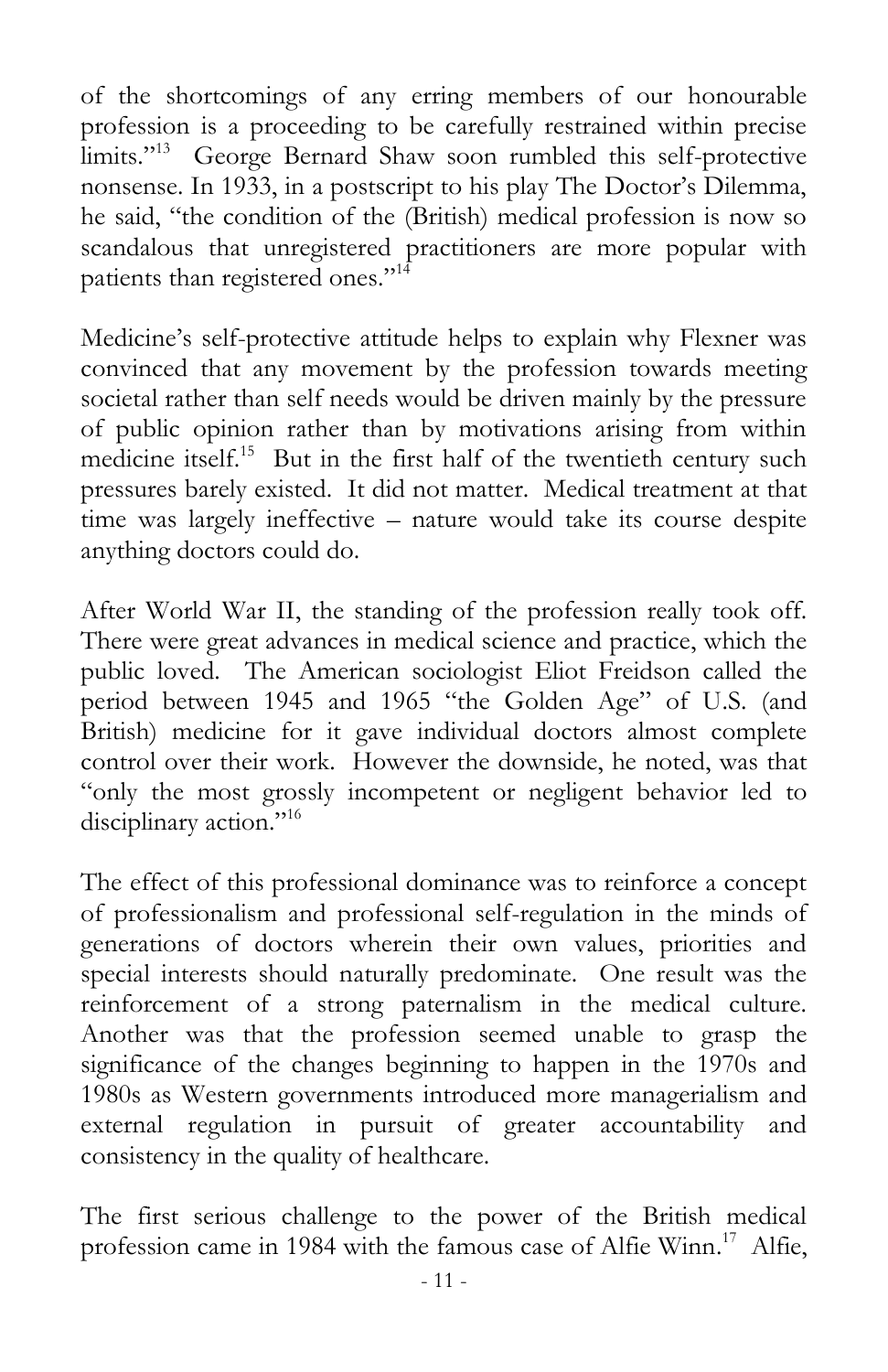age eight, had become ill with vomiting and a high temperature. His parents called their family doctor, Dr. Arthur Archer, who arrived three hours later. Archer asked Alfie to open his mouth. The boy seemed comatose and his mother said, "He can't hear you." The doctor said, "If he can't be bothered to open his bloody mouth, I shall not bloody well look at him." He prescribed an antibiotic. Two hours later the distraught family took Alfie to a hospital where he died four days later of meningitis. Appearing before the Professional Conduct Committee of the GMC the doctor was found not guilty of serious professional misconduct.

The public was shocked by this outcome. Alfie's case had attracted much publicity because he was the mascot of the Sheffield United Football Club. Alfie's Member of Parliament took up the case. There was an unsuccessful attempt in parliament to make the GMC lower the threshold before which it would take action on a doctor's registration. Nevertheless, through Alfie's case the way was now open for rising public pressure, supported by concerned doctors, to try to force the profession to take issues of clinical competence seriously in future.

In 1998, Mrs. Jean Robinson, a patient advocate, got to the nub of the profession's general indifference to competence questions when she said, "no medical profession in the developed world could have had a body of patients who are more docile and grateful than the British since the formation of the NHS…Only when a sufficiently large number of patients and their relatives had been radicalized did we begin to see change and a discussion of (competence) problems in the media."<sup>18</sup>

Flexner's prediction at the beginning of the century, that only consumer power would stir the profession to act, was beginning to ring true.

#### **The start of cultural change: adopting a national code of medical practice**

So what was to be done about changing the professional culture? From the 1970s the GMC in Britain advised on professional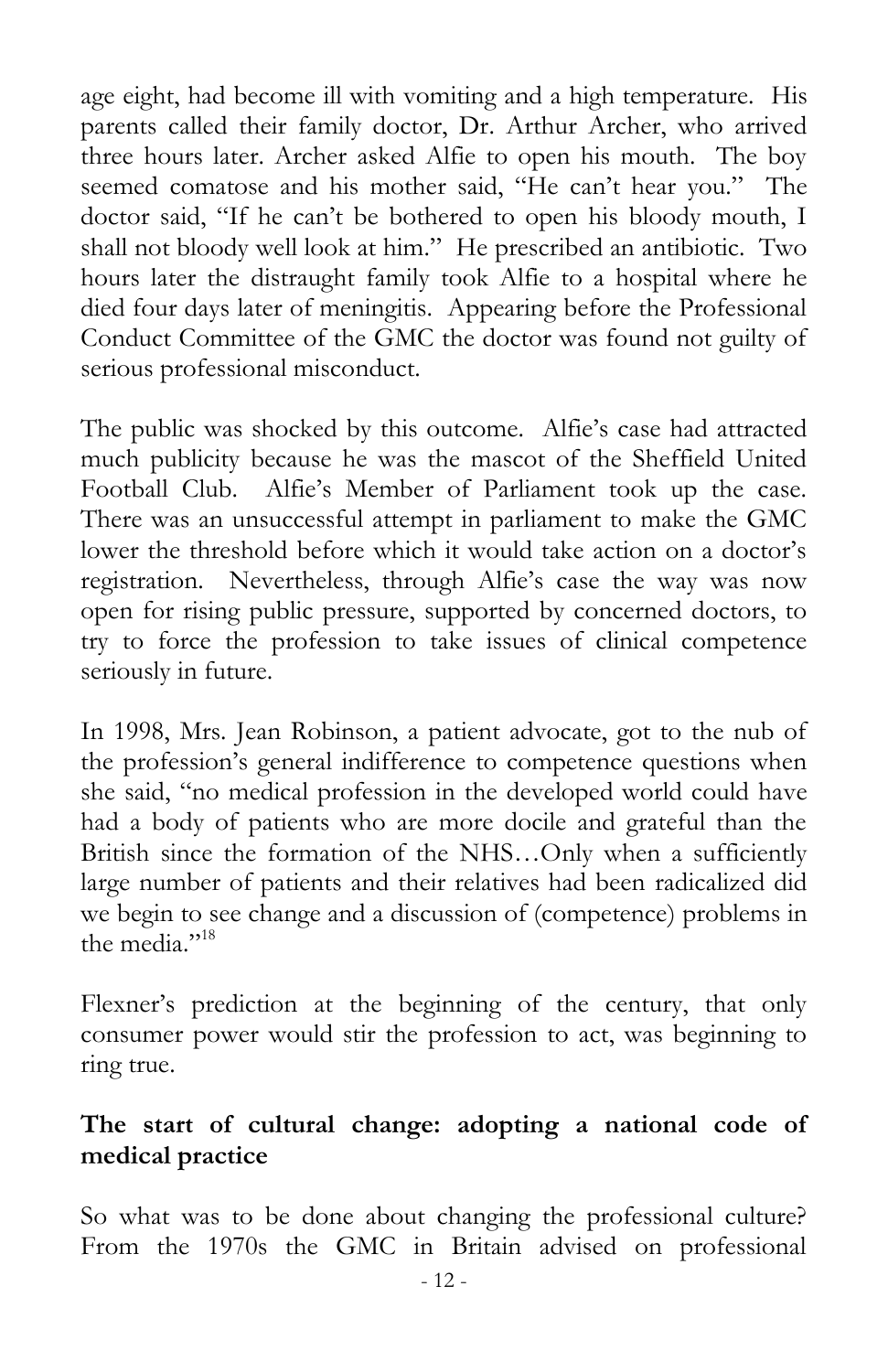behaviors that could constitute serious professional misconduct.<sup>11</sup> Doctors generally ignored this negatively expressed advice.

However by the early 1990s, things were changing. For example, in Britain young men with AIDS, facing almost certain death, were redefining patient autonomy. They wanted medical care on their terms. There was growing public pressure for more openness about medical practice. New, very persuasive lay (public) members of the GMC were steering their medical colleagues towards greater patientcenteredness. And I have mentioned the public concern about the tolerance of poorly performing doctors. These were some of the factors that led the GMC to decide that it must publish a positive statement setting out the professional duties and responsibilities of all doctors registered with it. Virtually unrestricted personal professional autonomy, particularly on clinical matters, was no longer an option. Doctors needed to know what was expected of them and patients needed to have a yardstick against which to judge their doctor's practice.

The result was Good Medical Practice (GMP), launched in 1995.<sup>19,20</sup> This was the moment when the GMC signaled to the public and the British medical profession that it intended to replace the traditional doctor-centric culture with a more overtly patient-centered culture of professionalism. The advice was called 'good' medical practice because it told everyone about the generic standards of practice expected of every registered British doctor. It was written in plain English. The emphasis was on professional obligation, not simply aspiration without commitment. It was made absolutely clear that it applied to every individual.

Whilst GMP was being prepared it became obvious to those of us closely involved that motivating levers would have to be used to get the profession to take it seriously. This is why the GMC began to use GMP in its fitness to practice committees. Charges against erring doctors started to be framed as alleged breaches of the generic standards of GMP. At the same time, GMP became the foundation of the new guidance on basic medical education – Tomorrow's Doctors.<sup>21</sup> Thus the medical schools, the medical royal colleges and the postgraduate training organizations knew that they had to make GMP the foundation for all British medical education.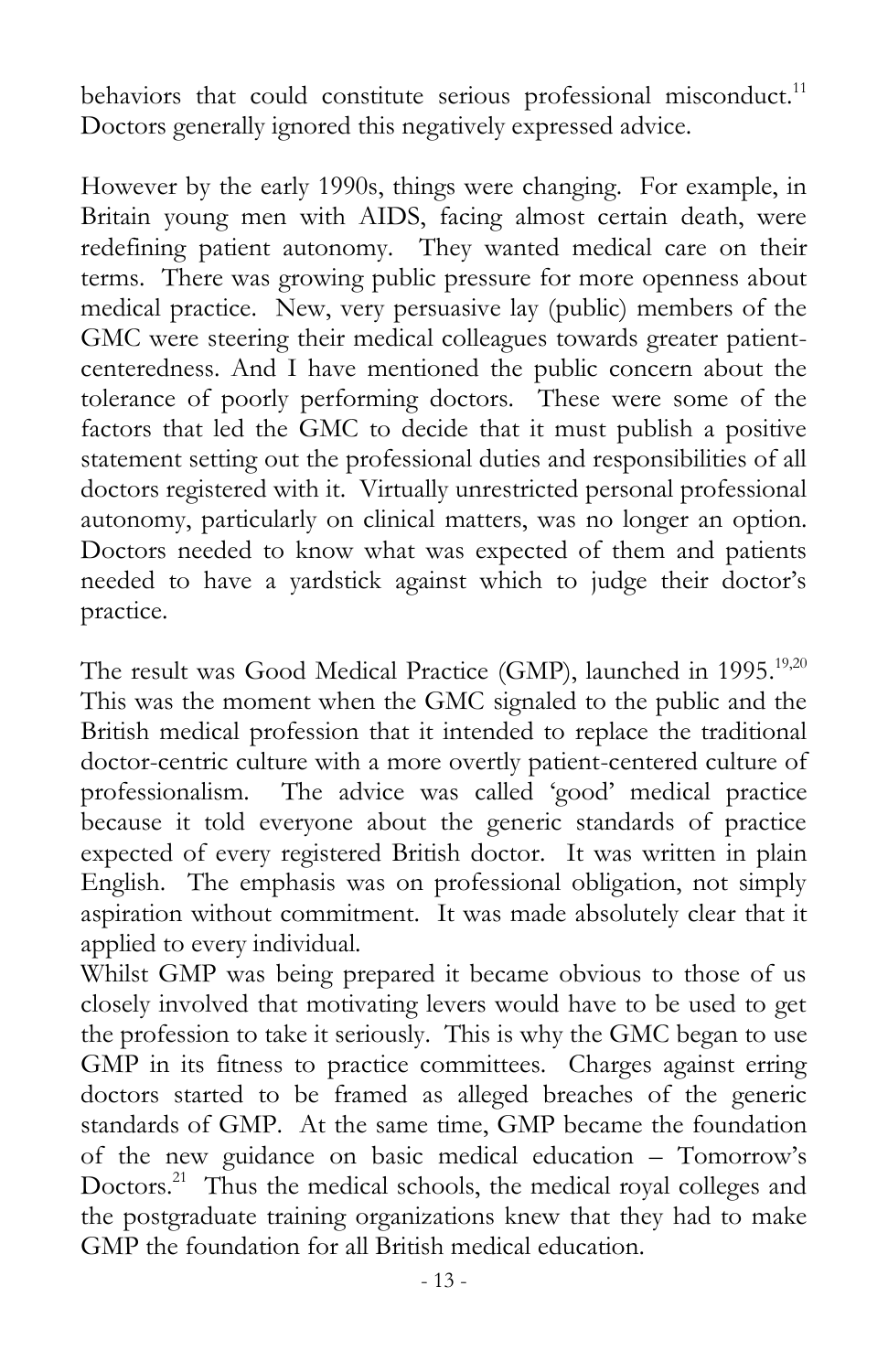Good Medical Practice was the first national code of practice for the medical profession in the world. It has since been adopted as the national standard in Australia<sup>22</sup> and New Zealand.<sup>23</sup> Elsewhere there have been several specialty-specific initiatives. For example, in 1999 the U.S. Accreditation Council for Graduate Medical Education (ACGME) and the American Board of Medical Specialties (ABMS) jointly began the Outcomes Project to define competencies that would be used in accrediting graduate medical education programs and in framing requirements for the ABMS Maintenance of Certification program (MOC). 24 This project identified the six general competencies widely used in the U.S. today. In 1996, the Royal College of Physicians and Surgeons of Canada adopted the CanMEDS Physician Competency Framework describing the core knowledge, skills and abilities of specialist physicians.<sup>25</sup>

In 2005 the US Federation of State Medical Boards (FSMB) started informal consultations with other interested organizations to promote effective medical regulation. One result was the creation of the informal National Alliance for Physician Competence, charged with producing a US version of Good Medical Practice. The various entities responsible for educating, licensing, certifying and credentialing U.S. doctors all recognized that they had no common language or framework for fulfilling their responsibilities in a consistent way, and needed one. GMP-USA was intended to present a common view of professional responsibility for U.S. and Canadian doctors.

The GMP-USA was published online in  $2009^{26}$  but it was never adopted by any of the constituting bodies. The main opposition came from the American Medical Association. The AMA's objections were set out in the December 2008 letter to the authors from Dr. Heyman, chairman of the AMA Board of Trustees.<sup>27</sup> Words like "demonstrate" and "take personal responsibility" and so on were unwelcome. The AMA wanted a document that would be aspirational, for improvement, not for setting standards against which doctors could be held to account. The tension between obligation and aspiration without commitment, which I mentioned earlier, was revealed for all to see.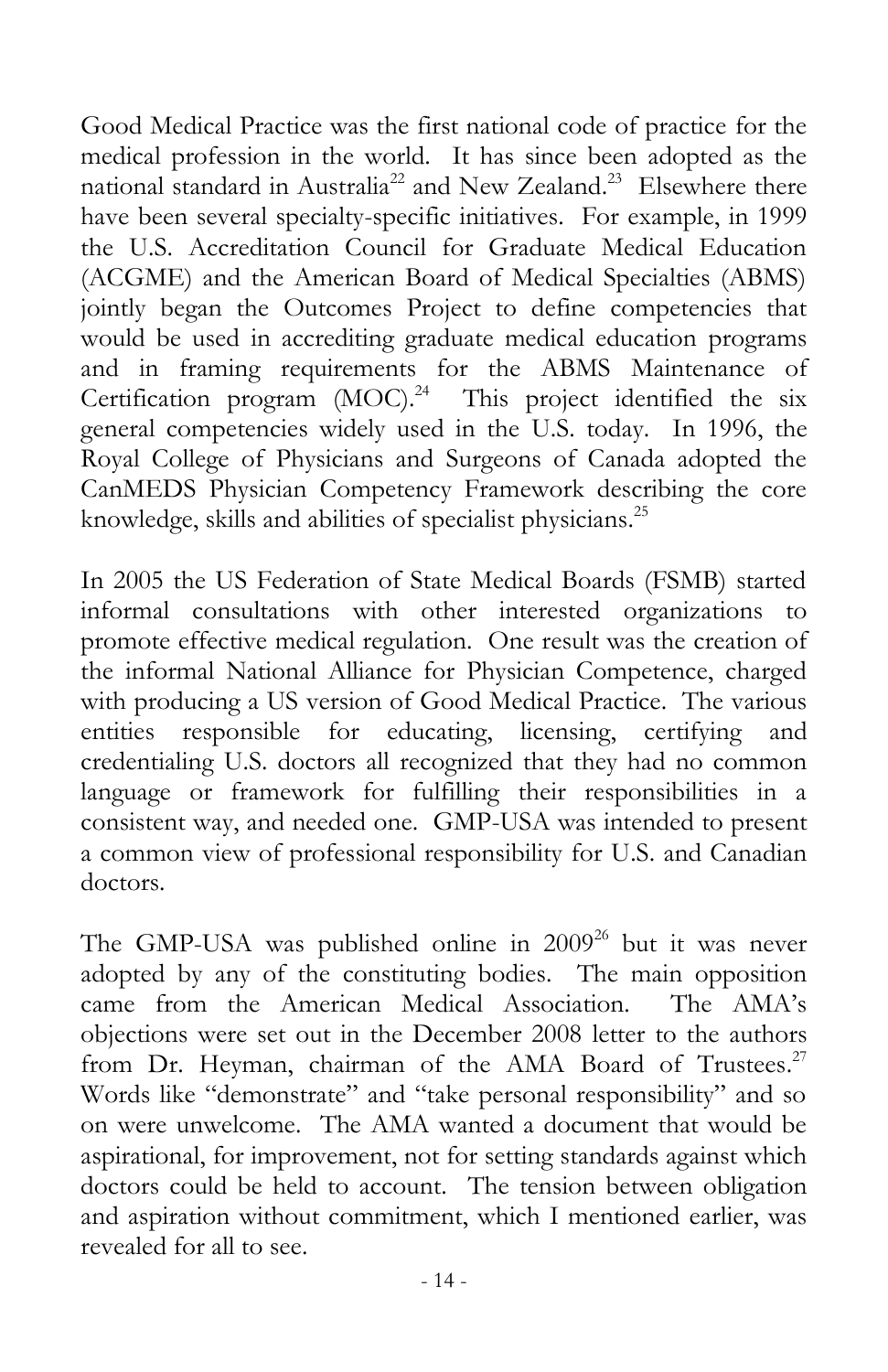Jim Guest, President and CEO of Consumer Union, was a member of the GMP-USA group. He and other public members wrote a wonderfully clear preface summarizing patient expectations of doctors. However, it proved to be too challenging. As a result of external pressure the preface was demoted to an appendix attached to the final report.

Today the U.S. and Canada still have no national code of professional practice for their doctors. I hope that another attempt will be made because, without national codes, I cannot see how the profession in North America will be able to meet public expectations of consistency in future.

#### **Making the code stick: achieving consistency of practice through re-licensure**

Having a code of practice is one thing; making sure that all doctors observe it conscientiously is quite another.<sup>28</sup> We come hard up against the boundary between obligation and aspiration without commitment. In 1998, the GMC began to confront the issue by deciding that licensure, hitherto granted on completion of basic medical education, would cease to be a once and for all indicator of professional competence. Instead it would become a continuously updated, evidence-based statement of all doctors' current fitness to practise in their chosen field, renewed every five years.<sup>29</sup> It was the definitive lever needed to bring Good Medical Practice into the daily lives of every British doctor.

The process, called revalidation, came into effect in December 2012. Revalidation is based on a portfolio of evidence, gathered continuously in the interim years, showing that a doctor meets the generic standards set out in Good Medical Practice and specific specialty standards determined by the relevant medical royal college or specialist society. Every year the evidence of performance is reviewed in an annual workplace-based appraisal. Think of it as a form of Maintenance of Certification (MOC) that the State licensing authorities might require in future of every U.S. doctor, not only those who volunteer.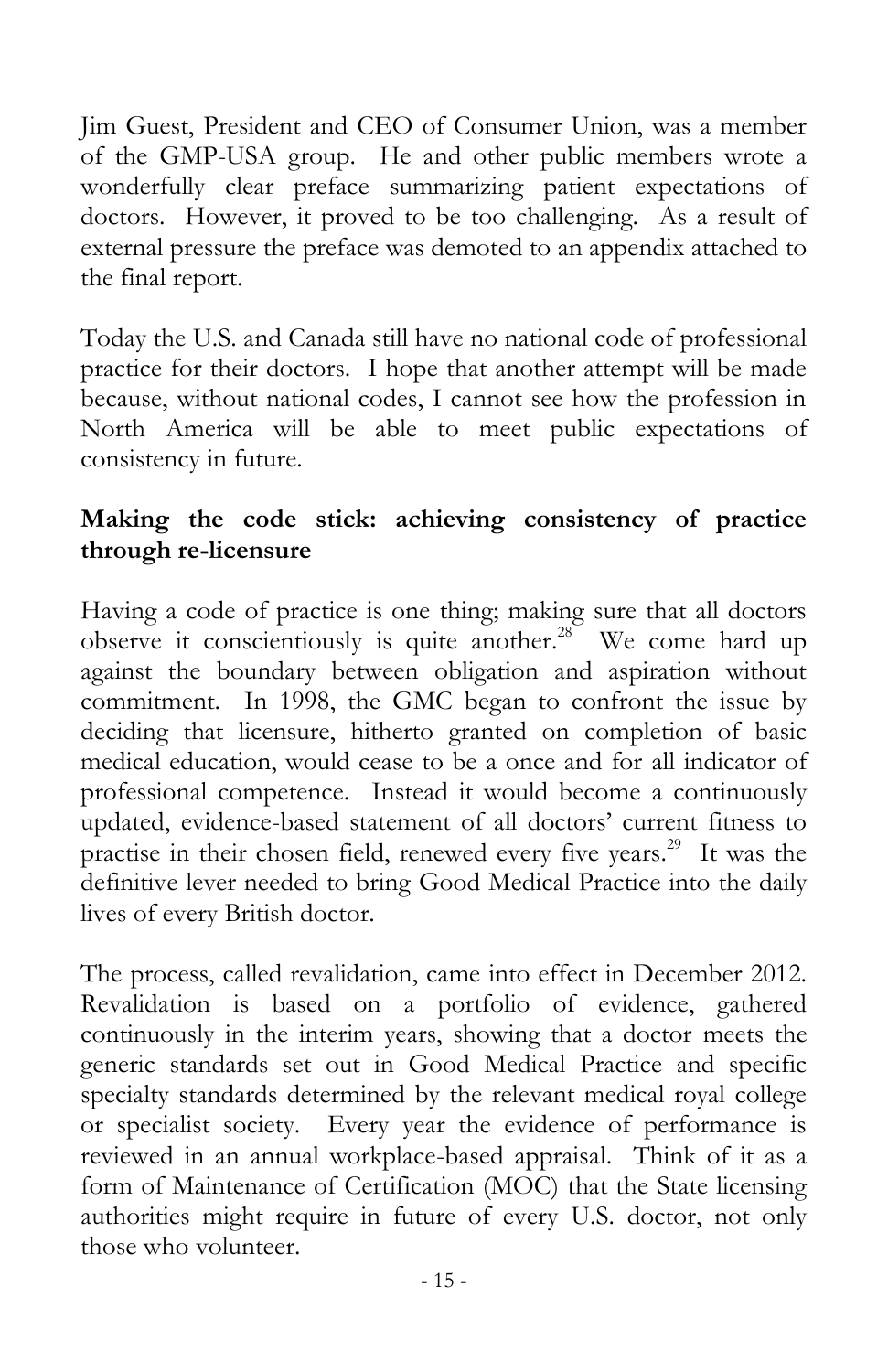Why did the GMC take this step? After all, no other country had done so. The trigger was the fallout from the crisis in pediatric cardiac surgery at the Bristol Royal Infirmary.<sup>4,30</sup> In June 1998 the GMC found two consultant surgeons and the medically qualified CEO of the hospital guilty of serious professional misconduct. The doctors had allowed heart surgery on infants to continue knowing that the death rate was twice the average in the U.K. Parents - and the nation - were furious.

But behind Bristol was more general public unrest. As I said earlier, this had surfaced with Alfie Winn and been reinforced by several more recent high profile failures in clinical practice. Despite the warning signs the professional bodies and the NHS were still not protecting patients properly. Clearly a reactive system of licensure, which required a complaint or a disaster to trigger action and a high bar of 'serious professional misconduct' to be overcome, was unfit for purpose in late  $20<sup>th</sup>$  century healthcare. Consistency nationwide would be better achieved through a renewable license to practise that every doctor would be expected to honour conscientiously, every day.

At the same time, government introduced sweeping changes to the NHS in the form of the National Institute for Clinical Excellence, a national institutional regulator - currently called the Care Quality Commission - and the process of clinical governance operated by employers in the workplace. It was intended that the managerial and professional measures for assuring quality and safety would be mutually supportive but the process has been painfully slow because of foot dragging by some NHS managers and elements of the medical profession.

The revalidation decision in 1998 divided the profession. I was President of the GMC at the time. In the frantic process of achieving agreement for implementation between 1998 and 2012, the loose coalition of reformers held together by the GMC was the key driver.<sup>31,32</sup> The profession split between reformers - the GMC, royal colleges and patients' organizations - who wanted a robust, evidencebased, national process with public participation and external scrutiny, and the conservatives - led by the BMA -who objected to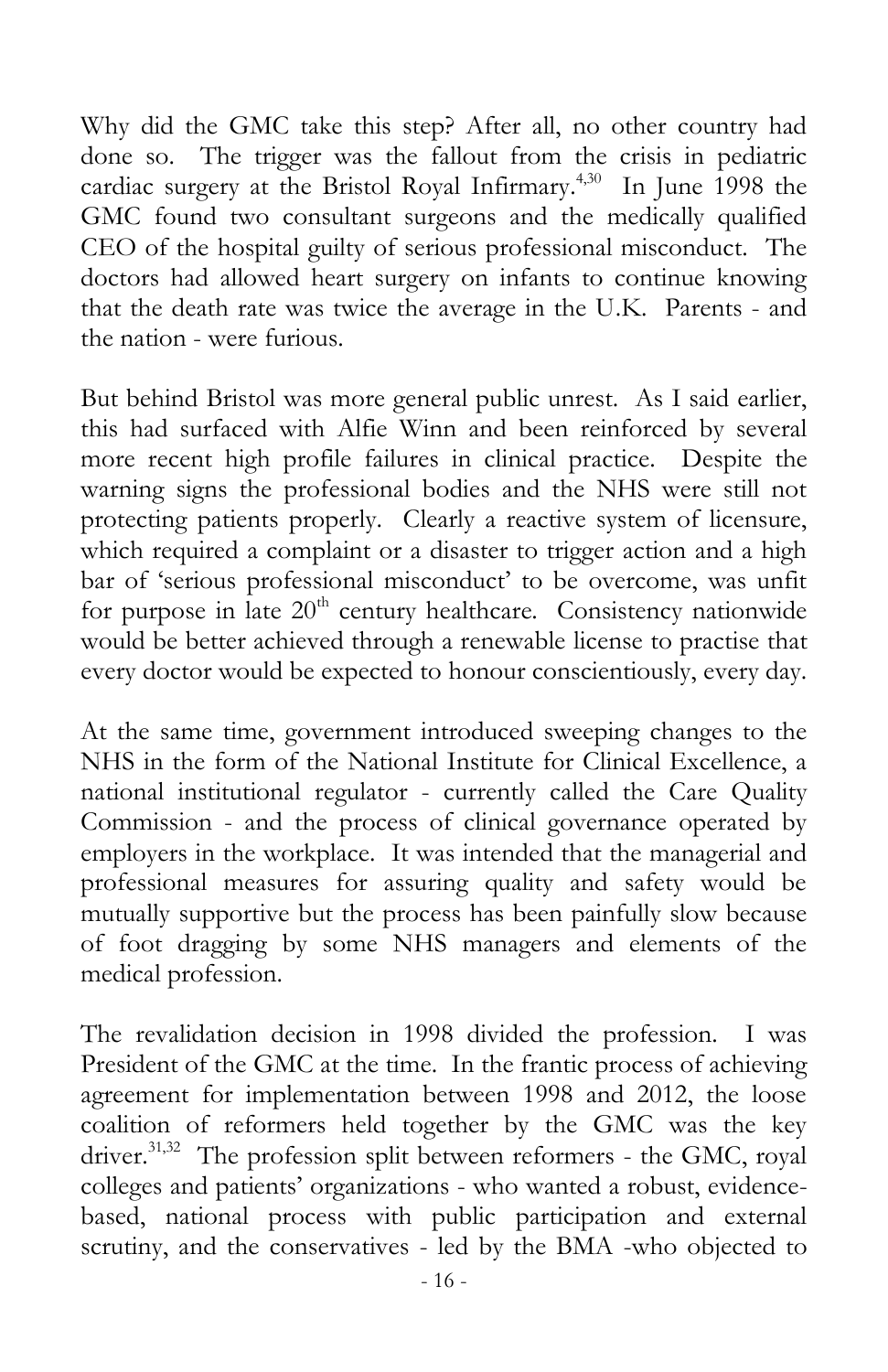the linkage of individual performance review to licensure because of the implications for the continuing right to practise of doctors whose performance was an issue. The government stood slightly to one side hoping, as one senior civil servant told me, that "the good guys would win." Over the years, and after I had left the GMC, the battle swayed this way and that with a dramatic intervention in 2004 by a High Court judge, Dame Janet Smith, in her inquiry into the practice of a killer family doctor, Harold Shipman. Dame Janet said in no uncertain terms that the adoption of watered down assessment proposals favored by the conservatives would not comply with the evaluation of practice required by the recently amended Medical Act governing British medical practice, which the profession itself had asked for.<sup>33</sup> As a result of her intervention the plan finally adopted does comply, just.

Nonetheless, three big questions remain unanswered today. Will the GMC actually adopt optimal standards for re-licensure, as patients instinctively expect, or will it settle for something less? Will the evidence of performance offered by doctors be sufficiently robust to demonstrate the achievement of such standards? And will the processes for assessing and judging the evidence be equally robust in demonstrating continuing compliance? The answer to these questions should come from the evaluation of revalidation to be done over the current revalidation cycle by the GMC.

The U.S. has taken a parallel course. In 2000, the American Board of Medical Specialties introduced the Maintenance of Physician Competence (MOC) to ensure a board-certified physician's commitment to continuous lifelong learning and competency. The program is methodologically very well founded and continuously evolving. However, it is still controversial amongst U.S. doctors even though it is voluntary.

The Federation of State Medical Boards (FSMB) has recently adopted the Maintenance of Licensure concept (MOL). This would be the U.S. equivalent of revalidation. At the moment there is a substantial bolus of over 100,000 U.S. doctors - a quarter of the medical workforce at least - who are either not board certified or are board certified but have chosen not to do MOC. Dr. Chaudry, President of the FSMB, said in 2013, that the first components of MOL at the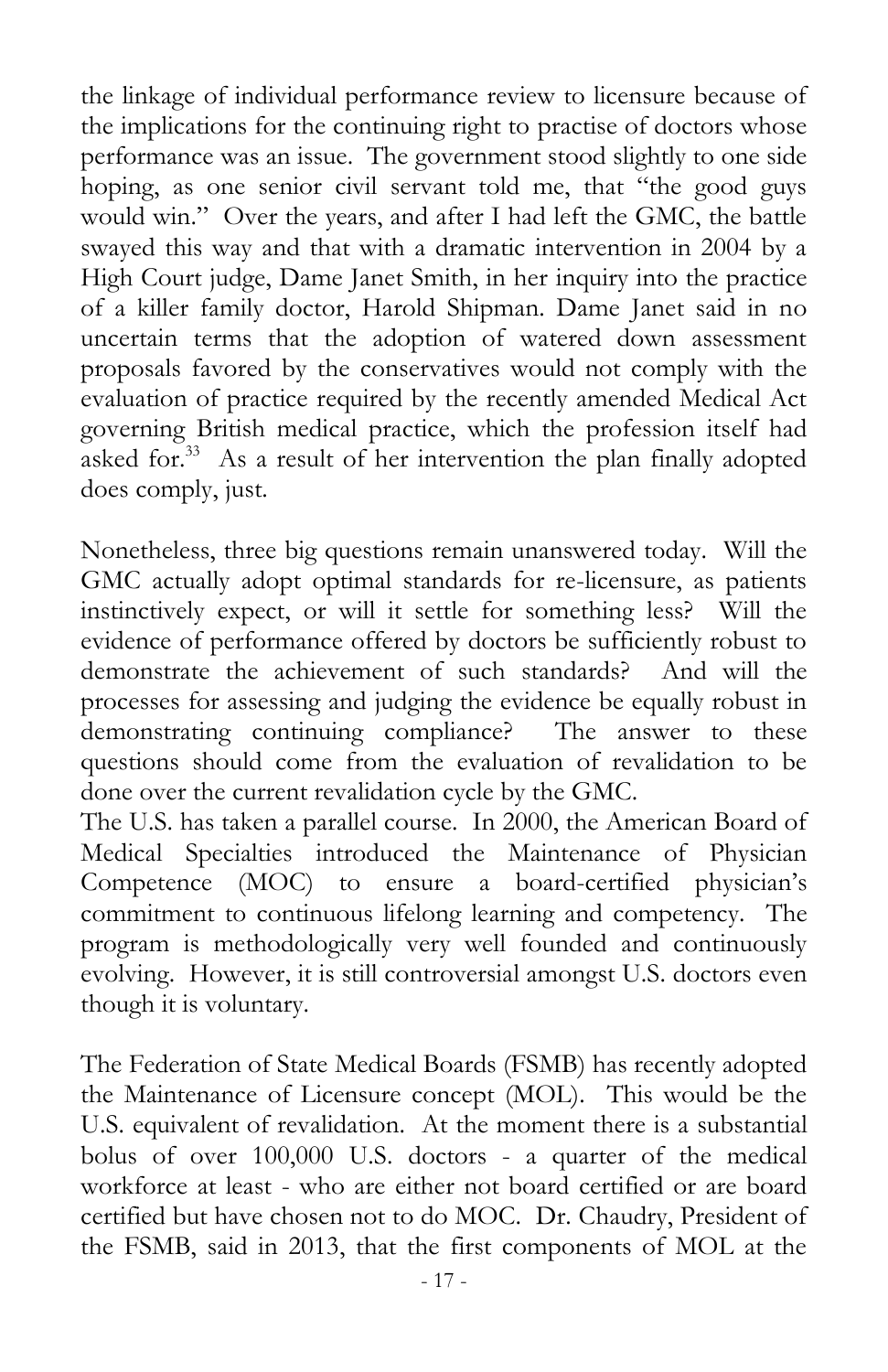state level are several years away. Why so long? Because, as we found in Britain, the unresolved tension amongst U.S. doctors between professional obligation to the public and professional aspiration without commitment is a difficult nut to crack. The failure to reach agreement on GMP-USA was, I suggest, symptomatic of the problem.

Looking ahead, the biggest danger in both the U.S. and Britain with a regulatory approach unsupported by cultural change is that, on its own, it can too easily result in a minimalist, tick-box mentality. Doctors without a genuine sense of ownership of the medical standards may satisfy regulators without commitment to observe such standards conscientiously in their everyday work – the very antithesis of patient-centered professionalism.

### **Making change happen: examples of patient-centered professionalism**

The sustained resistance of some doctors to modern professional accountability in Canada, Australia and New Zealand, as well as the U.S. and U.K., is hardly the signal that the public want to hear of the profession's determination to put the needs of patients first. Professional regulation is only the underpinning step. It is the conscientious commitment of individual doctors to the daily observance of optimal standards that will ultimately decide the degree of trust patients and the public invest in doctors in future. So I offer you now three examples showing what can be achieved when doctors themselves decide to change their professional culture against prevailing forces.

#### 1. British Family Practice

My first example is from family practice. In 1950, Joseph Collings, a researcher at Harvard, examined British general practice to see how well equipped it was for its role in the new NHS.<sup>34</sup> He described a staggeringly wide variation in standards. There was no public reaction and the new NHS had neither the will nor the means to act.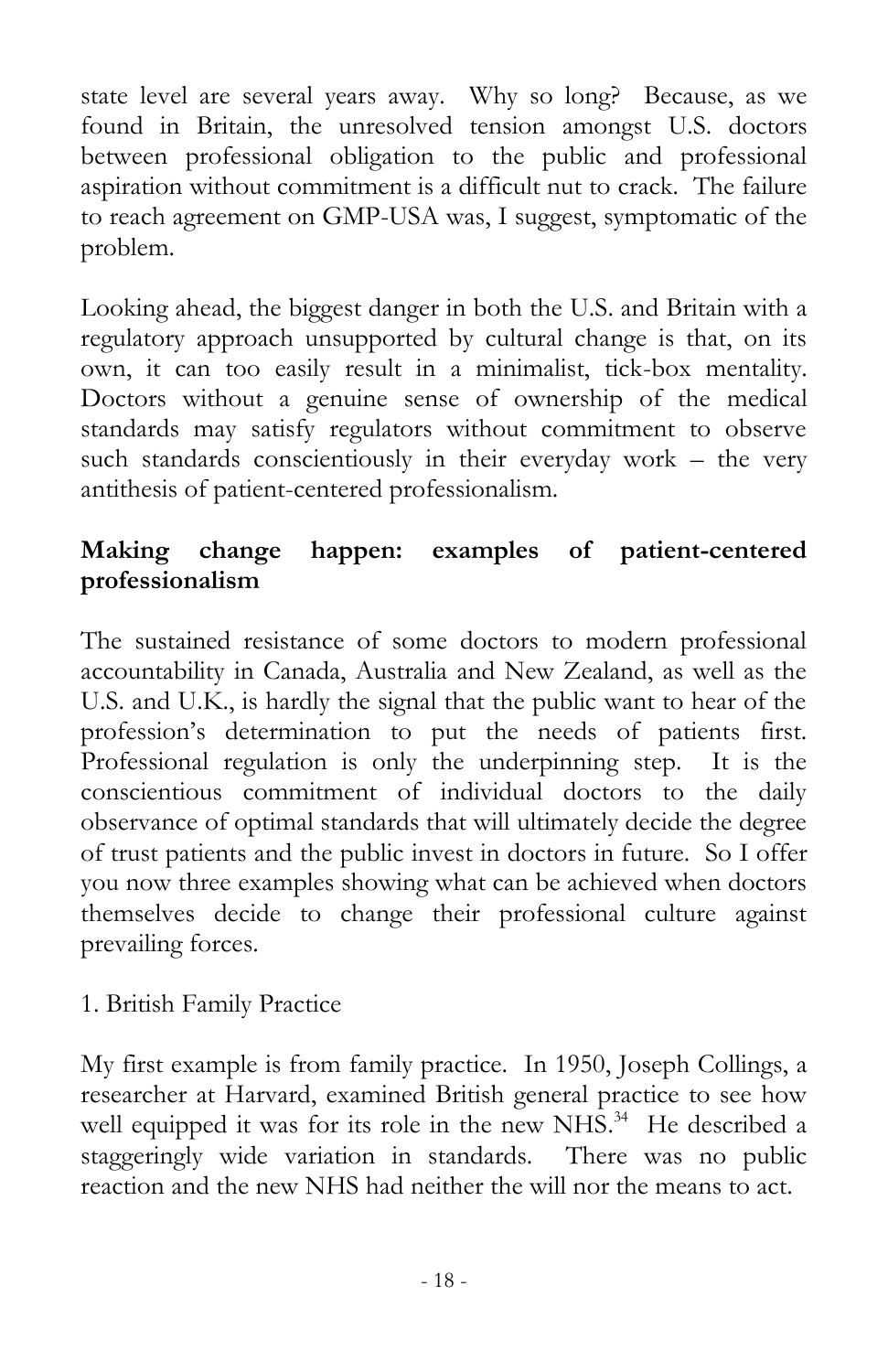But a small group of embarrassed but dedicated family doctors did act. They formed the College of General Practitioners in 1952 to set professional standards where none existed, to introduce proper training and to modernize practice as the main provider of British primary care. As a young family doctor, I found their leadership amazing and inspiring.

Those were heady early days, which I remember as one of the most satisfying periods of my career. There was a huge release of creative energy by doctors who wanted to be part of the new practice world and who saw it as a matter of professional honour and pride that they open up their practice to close scrutiny by their peers. They welcomed help from patients, social scientists and others outside medicine. They professionalized medical teaching and introduced clinical audit to British medicine. Bright new young doctors flocked to join the College, keen to share in the action. Here was an old specialty renewing itself, attempting to pull itself up by its own bootstraps by force of collective will and personal self-discipline.

The key mechanism for facilitating culture change was the development of a national network of well-led, small groups of highly motivated clinical teachers who used these for spreading their form of patient-centered professionalism through learning, teaching and peer review.

#### 2. Mayo/Cleveland Clinics

For my second example, I have chosen the Mayo and Cleveland Clinics. The founders of these two famous practices went against the traditions of the day by creating multi-specialty not-for-profit groups of salaried doctors who have no financial incentives for patient volume or number of procedures. Mayo Clinic evolved from the late  $19<sup>th</sup>$  century family practice of William Worrall Mayo (an immigrant from Eccles, England) and his sons William and Charles in Rochester, Minnesota. Cleveland Clinic was founded in 1921 by doctors who wanted to build on their experience of team-based care gained on the battlefields of France in World War I. Fittingly, the founders of Cleveland Clinic invited Will Mayo to give the keynote address at their Clinic's opening. Doctors lead both Clinics, from the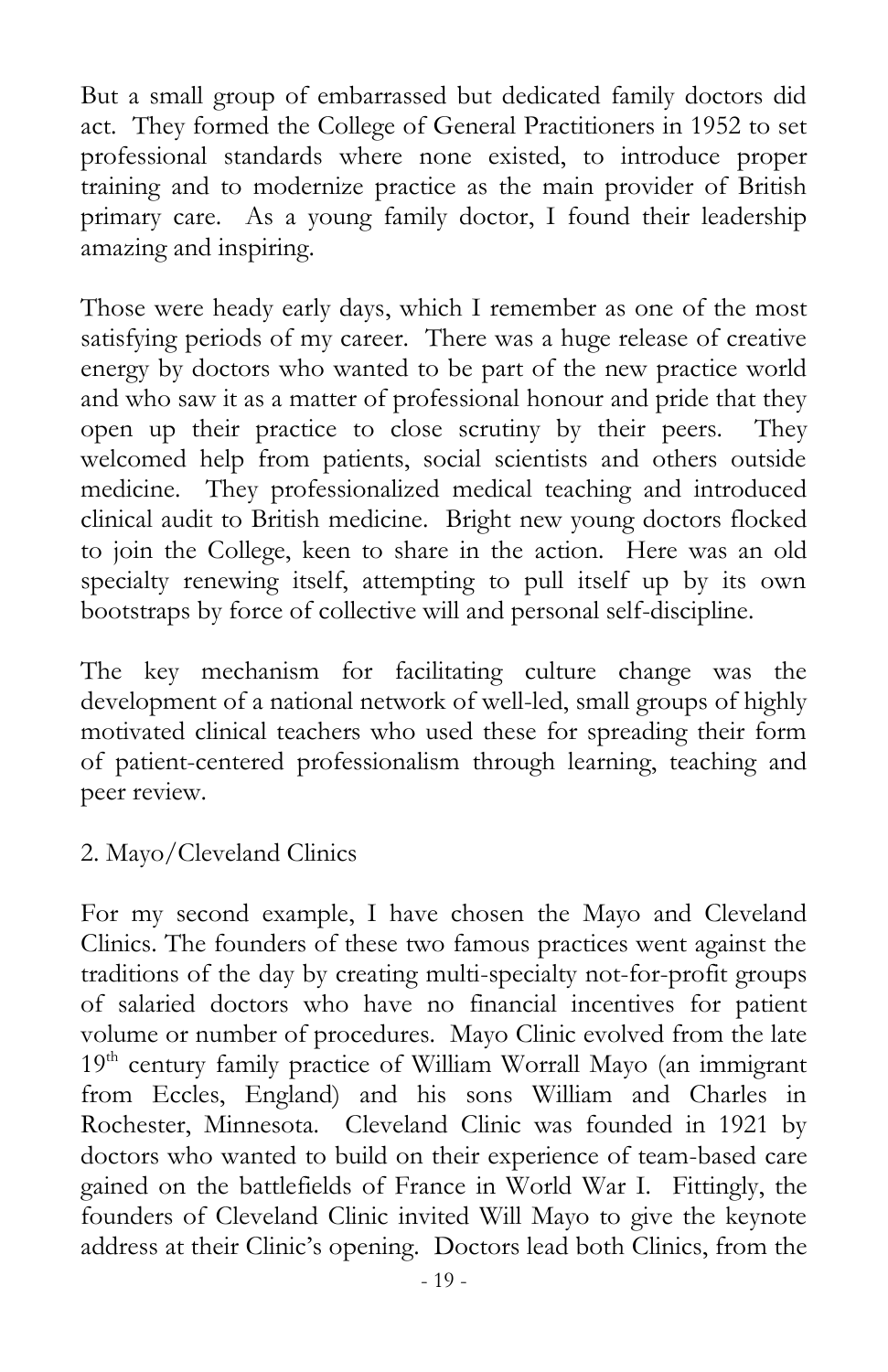President and CEO across the whole organization. Today, each Clinic employs some 3,000 doctors on campuses spread across the nation.

Why have I chosen Mayo and Cleveland Clinics? Because these practices have sustained a worldwide reputation for clinical excellence and outstanding patient care at reasonable cost for nearly 100 years a remarkable achievement. So what is it about their culture that has made such care possible?

The most striking thing about Mayo is the impact everywhere of its primary value, namely that "the needs of the patient come first." This is no fly-by-night mission statement. On the contrary it is the single point of focus in everything Mayo does, pursued from the Clinic's earliest days with almost religious fervor. You see it in clinical practice, the attitude of staff, the management ethos, the design of buildings, the patient-centered focus in medical education and research, even in the dress code for staff. Patients feel it for themselves. That simple primary value epitomizes the culture. It is at the heart of the Mayo Clinic Model of Care.

The founders' credo of the Cleveland Clinic, "To Act as a Unit" in the service of patients, is still the focus of clinical practice, education and research today. Great care is taken to nurture professionalism across the complete spectrum of practice and education. For example, the Clinic's Professionalism Council deals with challenges that affect patient care and collegial relations. It sponsors a leadership development program as part of the annual performance review of medical staff. It provides mentorship to support doctors to allow them to do their best work. All of these and related efforts are designed to put patients first; to promote a culture of teamwork, collegiality and professionalism leading to very good care for patients and a healthier and more productive workplace.

At both Clinics success depends heavily on the care taken to choose consultants, trainees and students with the desired qualities. If you are positively motivated, equally great care will be taken with your further professional development. However, if you feel that you cannot work with these two Clinics' particular approaches to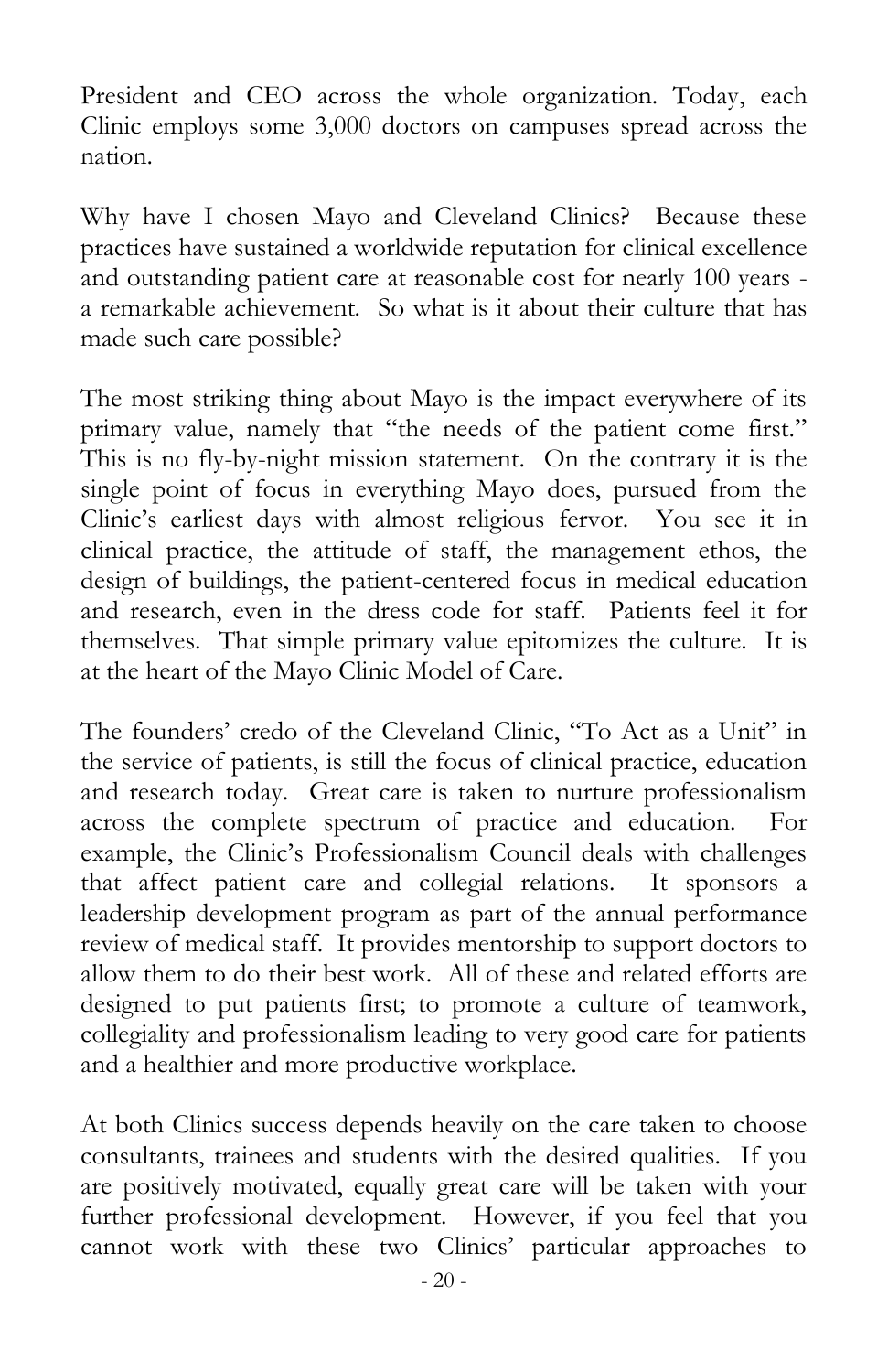professionalism, or if your performance falls short, you leave. You exclude yourself.

The governing bodies of both Clinics are ultimately responsible for the optimal standards of practice and care on which the prized reputation of these institutions rests. A collegial management style, clinical governance, operational standards, protocols, record systems and data are all seen as aids; to help doctors and nurses give optimal care, not as ends in themselves.

The Mayo and Cleveland Clinics exemplify a professionally-led, patient-centered culture of professionalism, based on optimal standards, which has been sustained across these big organizations for a long time.<sup>35</sup> They show that it can be done.

3. British Adult Cardiac Surgery

My third example is about British adult cardiac surgery. This small specialty has transformed itself in a very short space of time into a model of outstanding clinical practice and patient care<sup>36</sup> using optimal standards as the foundation.

Following the revelation of the disaster in pediatric cardiac surgery at Bristol in 1998, the adult British cardiac surgeons through their Society for Cardiothoracic Surgery (SCTS), have taken a decisive stance on professional standards led initially by the then Honorary Secretary of the Society, Professor (now Sir) Bruce Keogh. They have decided that it is their responsibility, their duty, to ensure an optimal standard of surgical outcome for all patients under the care of any NHS cardiac surgeon because they - not the managers or politicians - know more about cardiac surgery than anybody else.

The National Adult Cardiac Surgery Audit describes the patient mortality rates of every NHS cardiac surgeon and surgical team carrying out individual operations on almost every patient undergoing heart surgery in the NHS. The exceptions are the less than five percent of emergency and salvage cases which cannot be accommodated by the current risk model. The surgeons have found that a surgeon-specific degree of data granularity is essential. They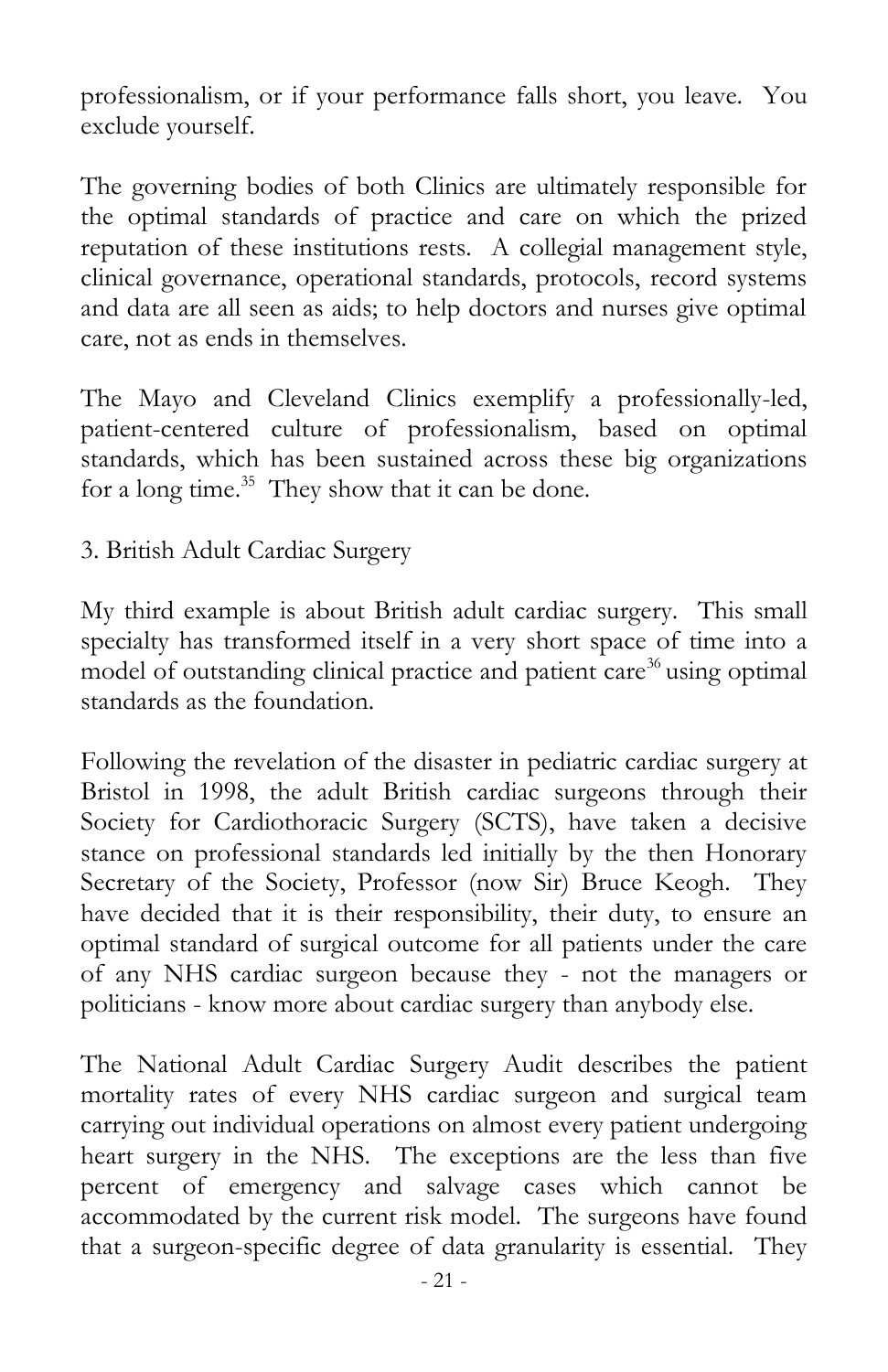have embraced transparency through the regular publication of their results. More recently the SCTS, led by Professor Ben Bridgewater, has developed a sophisticated method for continuously monitoring the results so that unexpected departures from the prevailing standard can be quickly spotted, investigated and attended to before patients or surgeons themselves are exposed to further risk. The SCTS has managed to do this whilst still making it possible for surgeons to carry out risky operations on patients who have chosen surgery because they would have no chance of life without it.

And what do the results tell us? First, the overall results of British cardiac surgery are significantly better than elsewhere in Europe. Second, they show continuous improvement because frequent feedback results in the fine-tuning of surgical performance. And third, because the recent advances in surgery have reduced time spent in hospital, a comparison with international benchmarks shows that the money saved appears to have more than covered the costs of the monitoring system.

Even today, the journey is still not easy, not least because so much of what these surgeons have been doing involves exposing their own personal practice and indeed their own personalities. The exceptional leadership of several individuals was and still is critical. However, the overall result is excellent; everybody wins – patients, surgeons, the NHS and taxpayers.

Here is a model for other interventionist specialties now to adapt for their own use. I hope that British cardiologists will be next through the British Cardiovascular Society.<sup>37</sup>

#### **Completing the change: the essentials**

So how do we move forward? I do not believe that top down regulatory or managerial actions alone can ever force deep-seated change in a professional culture. They rob people of personal responsibility. Moreover, the resentment they may cause could have the opposite effect. This is why the main driving force must surely come from within, from the hearts and minds of professionals themselves, as the British cardiac surgeons and the doctors at the Mayo and Cleveland Clinics have shown.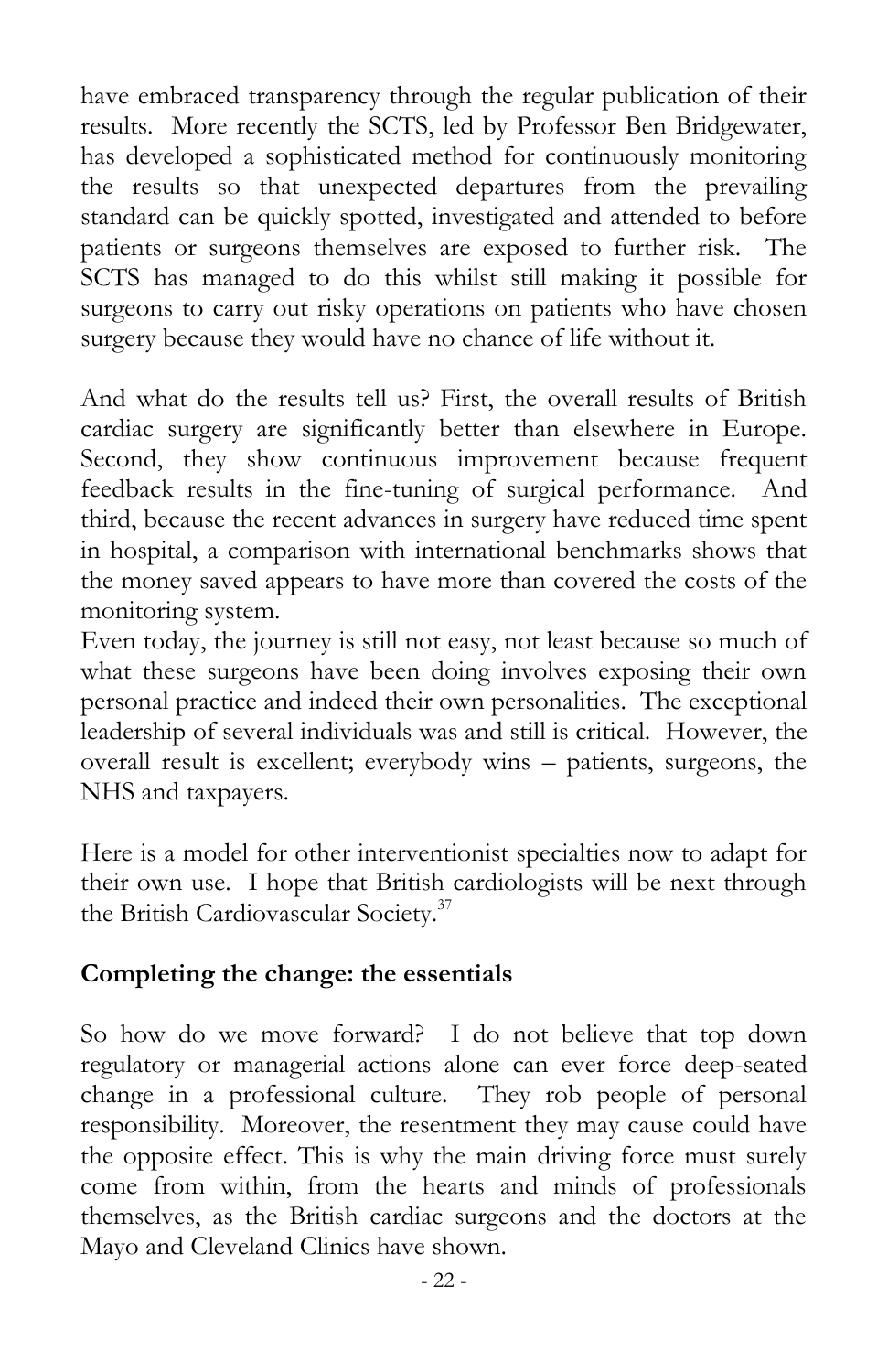The key thing is that doctors working together take full responsibility for their clinical and professional standards, individually and collectively. They must show that they have the will and the means to discharge this responsibility consistently. Quality-minded medical colleges, professional societies and individual hospitals and practices on both sides of the Atlantic need to act now to take the initiative themselves, to set an example and create the momentum for wider change.

For patients, the professional obligation to deliver always trumps the wishful thinking of aspiration without commitment. In my experience politicians, policy makers, healthcare managers and the public all want the profession to take this responsibility because the alternatives are just too difficult. It is only when the profession engages half-heartedly, or not at all, that they start to talk about imposed alternatives.

Given a clear direction of travel, the detail of working out 'the how' is the next step, but is beyond the scope of my talk today. However, the following are the essentials:

- 1. Prime focus on the needs of the patient, as seen through patients' eyes.
- 2. A holistic culture of professionalism embracing medical practice, medical education and medical regulation.
- 3. Inspired medical leadership willing to challenge the orthodoxy of the status quo.
- 4. Optimal standards the best we can do today to become the norm.
- 5. Specialist colleges and societies to take full responsibility for setting and monitoring optimal clinical standards in their respective fields.
- 6. The absolute necessity for high quality data capable of showing regularly whether clinical and care standards are being met.
- 7. Linking aspiration, the pursuit of excellence and personal responsibility through continuous professional development.
- 8. Every clinician to have regular, expert, evidence-based, formative and summative appraisal against generic professional and specialty-specific standards.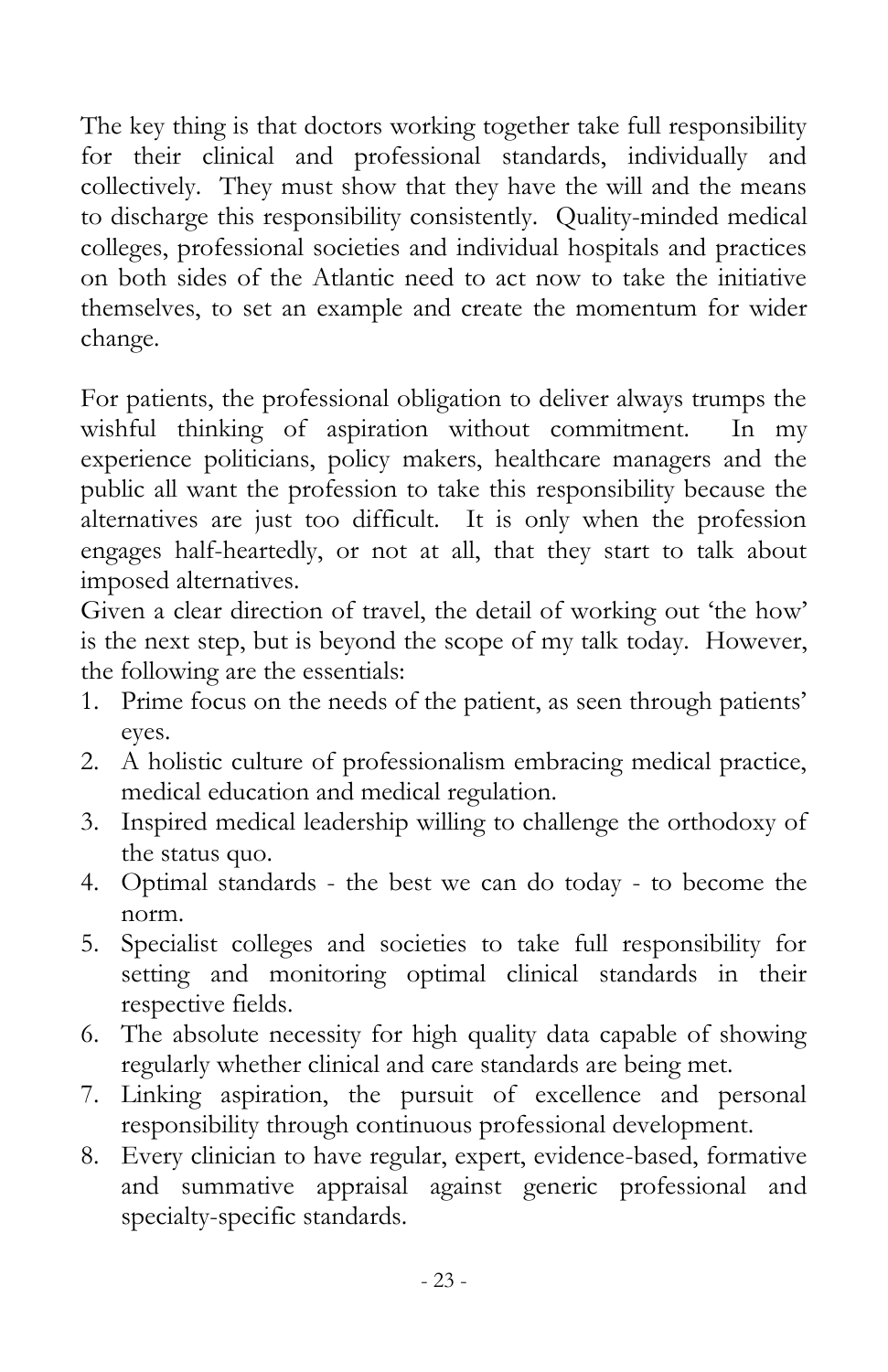- 9. Evidence demonstrating individual doctor performance to be published regularly by professional societies, employers and regulators.
- 10. Use of the power of role modelling to the full in transmitting professional values and standards to the young by example, through practice and education.

#### **Last word**

In 1885, William Osler said, "In a well-arranged community a citizen should feel that he can at any time command the services of a man who has received a fair training in the science and art of medicine, into whose hands he may commit with safety the lives of those near and dear to him." 38

In this lecture, I have tried to put the spirit of Osler's words into the practice of early  $21<sup>st</sup>$  century medicine. I am optimistic about the future strength of the relationship between doctors and their patients for two reasons. First, a growing number of leaders in the medical profession and in healthcare have accepted the need for truly patientcentered medical care and are working out how best to achieve this at the level of the individual doctor-patient relationship. Second, the public in the future will know more about the overall trustworthiness of doctors they may see because it will become usual for evidence to be published telling patients how good individual doctors are at their job. The change needed to realign the medical culture of professionalism with today's public expectations is already under way. Indeed future generations of patients and doctors may wonder why the transition was so difficult and took so long. After all, they may say, wasn't it obvious? Patients everywhere want to be *sure* that they have a good doctor.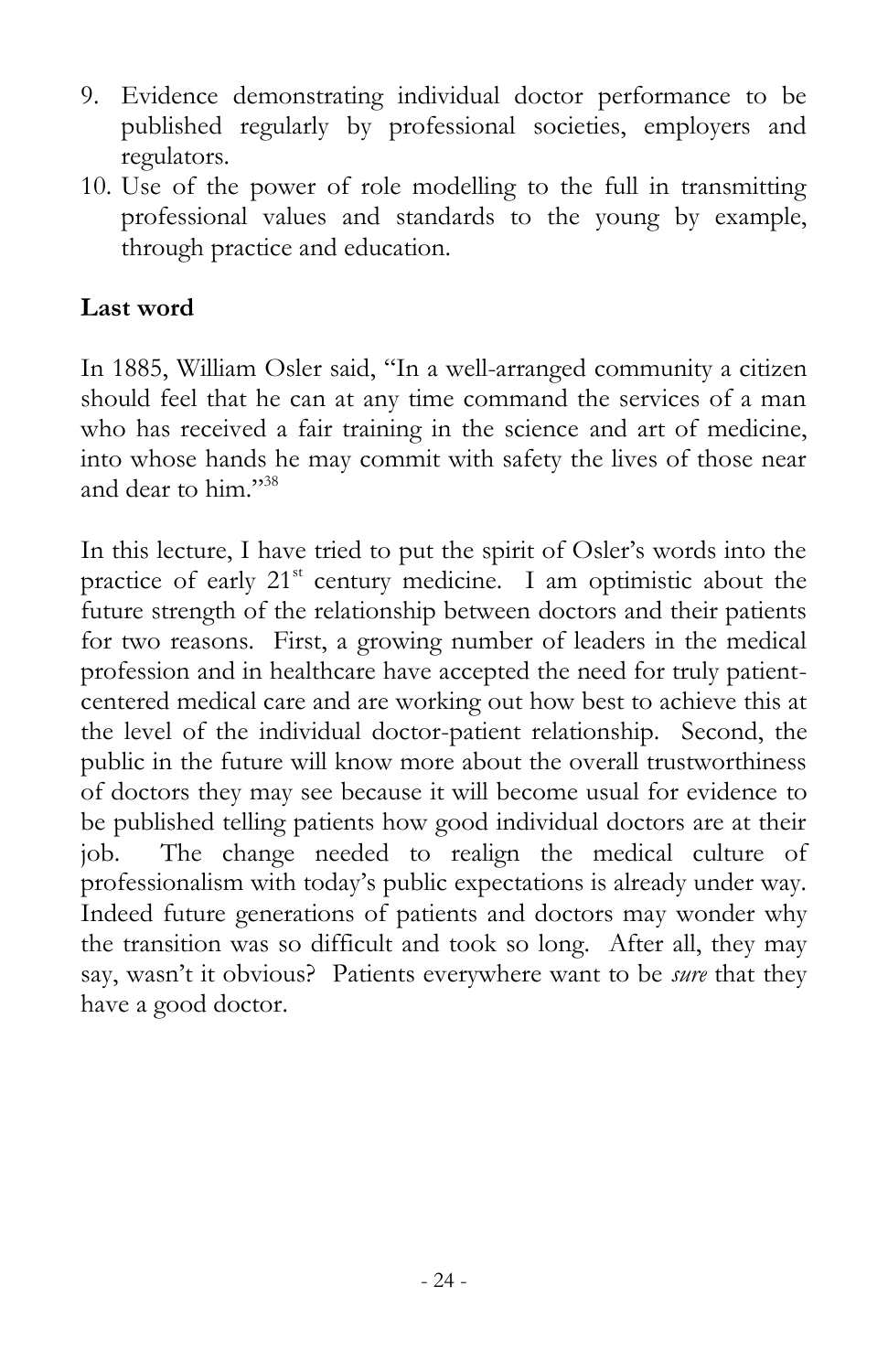#### **References**

- 1. Iselin J L. Jay's Story. Published privately by Mrs. Iselin; 2010. Available from Mrs. Iselin a[t leaiselin@gmail.com.](mailto:leaiselin@gmail.com)
- 2. Report of The Mid Staffordshire NHS Foundation Trust Public Inquiry. Chaired by Robert Francis. HMSO 2013. Volume 1, page 13. Available a[t www.official](http://www.official-documents.gov.uk/)[documents.gov.uk](http://www.official-documents.gov.uk/) , Accessed 23/01/2014; Note also para 4 of the introduction to Volume 3.
- 3. Keogh B. Review into the Quality of Care and Treatment Provided by 14 Hospital Trusts in England; 2013. Available at [http://www.nhs.uk/nhsengland/bruce-keogh](http://www.nhs.uk/nhsengland/bruce-keogh-review/pages/published-reports.aspx)[review/pages/published-reports.aspx](http://www.nhs.uk/nhsengland/bruce-keogh-review/pages/published-reports.aspx) Accessed 23/01/2014.
- 4. The Bristol Royal Infirmary Inquiry. The Report of the Public Inquiry into Children's Heart Surgery at the Bristol Royal Infirmary 1984-1985. Chairman Sir Ian Kennedy. London: Stationery Office, 2001.
- 5. Solihull Hospital Breast Care. Review of the Response of Heart of England NHS Foundation Trust to Concerns about Mr. Ian Paterson's Surgical Practice, Sir Ian Kennedy. Available at [http://www.heartofengland.nhs.uk/sir-ian-kennedy-breast-care](http://www.heartofengland.nhs.uk/sir-ian-kennedy-breast-care-review-document/)[review-document/,](http://www.heartofengland.nhs.uk/sir-ian-kennedy-breast-care-review-document/) Accessed 23/01/2014.
- 6. Williamson C. Towards the emancipation of patients: patient experiences and the patient movement. Bristol: Policy Press, 2010.
- 7. Chisolm A, Cairncross L and Askham J. Setting Standards: The views of patients, members of the public and doctors on the standards of care and practice they expect from doctors. Oxford: Picker Institute, 2006. Available at [http://www.pickereurope.org/search](http://www.pickereurope.org/search-results.html?search=Setting+Standards&x=19&y=13)[resultsAcce.html?search=Setting+Standards&x=19&y=13,](http://www.pickereurope.org/search-results.html?search=Setting+Standards&x=19&y=13) Accessed 11/02/2014.
- 8. Bridgewater B. Sixth 'Blue Book'. Chapter in U.K. Heart Surgery: What Patients can expect from their Surgeons. Pages 39-46, 2013. Available from [https://www.ucl.ac.uk/nicor/audits/Adultcardiacsurgery/publications/pdfs/ukheartsu](https://www.ucl.ac.uk/nicor/audits/Adultcardiacsurgery/publications/pdfs/ukheartsurgerypatients) [rgerypatients,](https://www.ucl.ac.uk/nicor/audits/Adultcardiacsurgery/publications/pdfs/ukheartsurgerypatients) Accessed 23/01/2014.
- 9. Stacey M. Regulating British Medicine; The General Medical Council. Chichester: Wiley 1992. Pages 15 – 16.
- 10. Flexner A. Medical Education in the United States and Canada: A Report to the Carnegie Foundation for the Advancement of Teaching. Bulletin number 4. Carnegie Foundation: 1910.
- 11. General Medical Council. Professional Conduct and Discipline. London: GMC 1979.
- 12. Fielding J E 1983. Lessons from Health Care Regulation. Annual Review of Public Health. Volume 4, 91 – 130.
- 13. Pyke-Lees W. Centenary of the GMC 1858 1958: The History and Present Work of the Council. London: GMC 1958.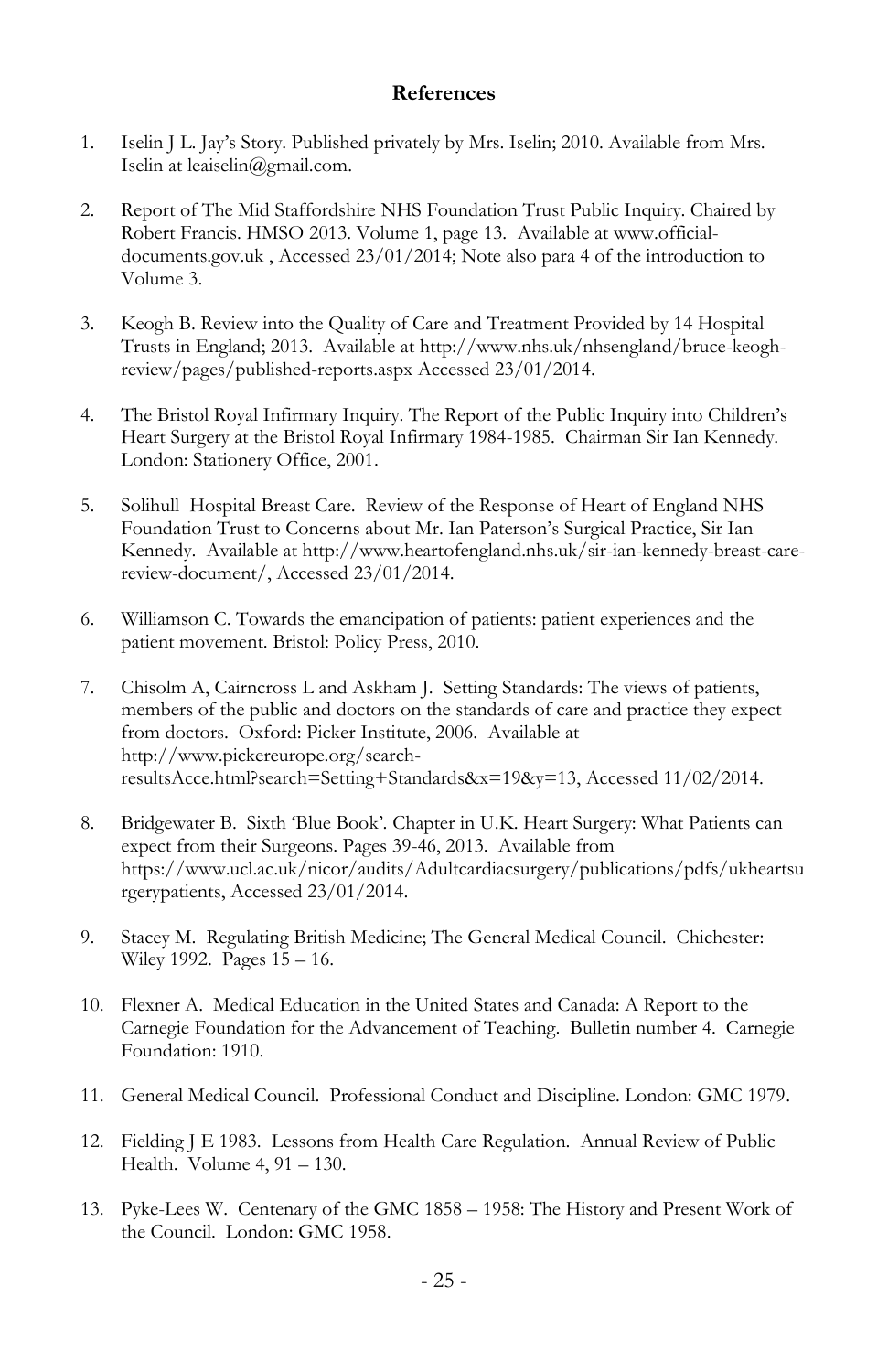- 14. Shaw B. Preface to the Doctor's Dilemma. London: Penguin 1957.
- 15. Flexner A. Is Social Work a Profession? Research on Social Work Practice. 1915; 11: 152 – 165. Page 156.
- 16. Freidson E. Professionalism: The Third Logic. Chicago, IL: University of Chicago Press, 2001; Page 184.
- 17. Irvine D H. The Doctors' Tale: Professionalism and Public Trust. Oxford: Radcliffe Medical Press 2003; Page 75 – 76.
- 18. Robinson J. A Patient's Voice at the GMC: A Lay Members View of the Medical Council. London: Health Rights 1988.
- 19. General Medical Council. Good Medical Practice; duties of a doctor. First Edition. London: GMC 1995. Available at [http://www.gmc](http://www.gmc-uk.org/good_medical_practice_oct_1995.pdf_25416576.pdf)[uk.org/good\\_medical\\_practice\\_oct\\_1995.pdf\\_25416576.pdf,](http://www.gmc-uk.org/good_medical_practice_oct_1995.pdf_25416576.pdf) Accessed 13/01/2013.
- 20. General Medical Council. Good Medical Practice Fourth Edition. London: GMC, 2013. Available at [http://www.gmc-uk.org/static/documents/content/](http://www.gmc-uk.org/static/documents/content/GMP_2013.pdf_51447599.pdf) [GMP\\_2013.pdf\\_51447599.pdf,](http://www.gmc-uk.org/static/documents/content/GMP_2013.pdf_51447599.pdf) accessed 13/02/2013.
- 21. General Medical Council. Tomorrow's Doctors. London: GMC 1993.
- 22. Australian Medical Council. Good Medical Practice Australia A Code of Conduct for Doctors in Australia. 2010 Available a[t www.amc.org.au/index.php/about/good](http://www.amc.org.au/index.php/about/good-medical-practice)[medical-practice,](http://www.amc.org.au/index.php/about/good-medical-practice) Accessed 23/01/2014.
- 23. Medical Council of New Zealand. Good Medical Practice New Zealand. 2013. Available at [www.mcnz.org.nz/assets/News-and-Publications/good-medical](http://www.mcnz.org.nz/assets/News-and-Publications/good-medical-practice.pdf)[practice.pdf,](http://www.mcnz.org.nz/assets/News-and-Publications/good-medical-practice.pdf) Accessed 23/01/2014.
- 24. American Board of Medical Specialties. ABMS Maintenance of Certification (MOC). 1999, Available at [http://www.abms.org/Maintenance\\_of\\_Certification/ABMS\\_MOC.aspx,](http://www.abms.org/Maintenance_of_Certification/ABMS_MOC.aspx) Accessed 23/01/2014.
- 25. Royal College of Physicians and Surgeons of Canada. CanMEDS project.Ottawa:RCPSC, 1996. Available at [http://www.royalcollege.ca/portal/page/portal/rc/canmeds,](http://www.royalcollege.ca/portal/page/portal/rc/canmeds) Accessed 23/01/2014.
- 26. National Alliance for Physician Competence. Good Medical Practice USA 2009, Available at [http://gmpusa.org/,](http://gmpusa.org/) Accessed 23/01/2014.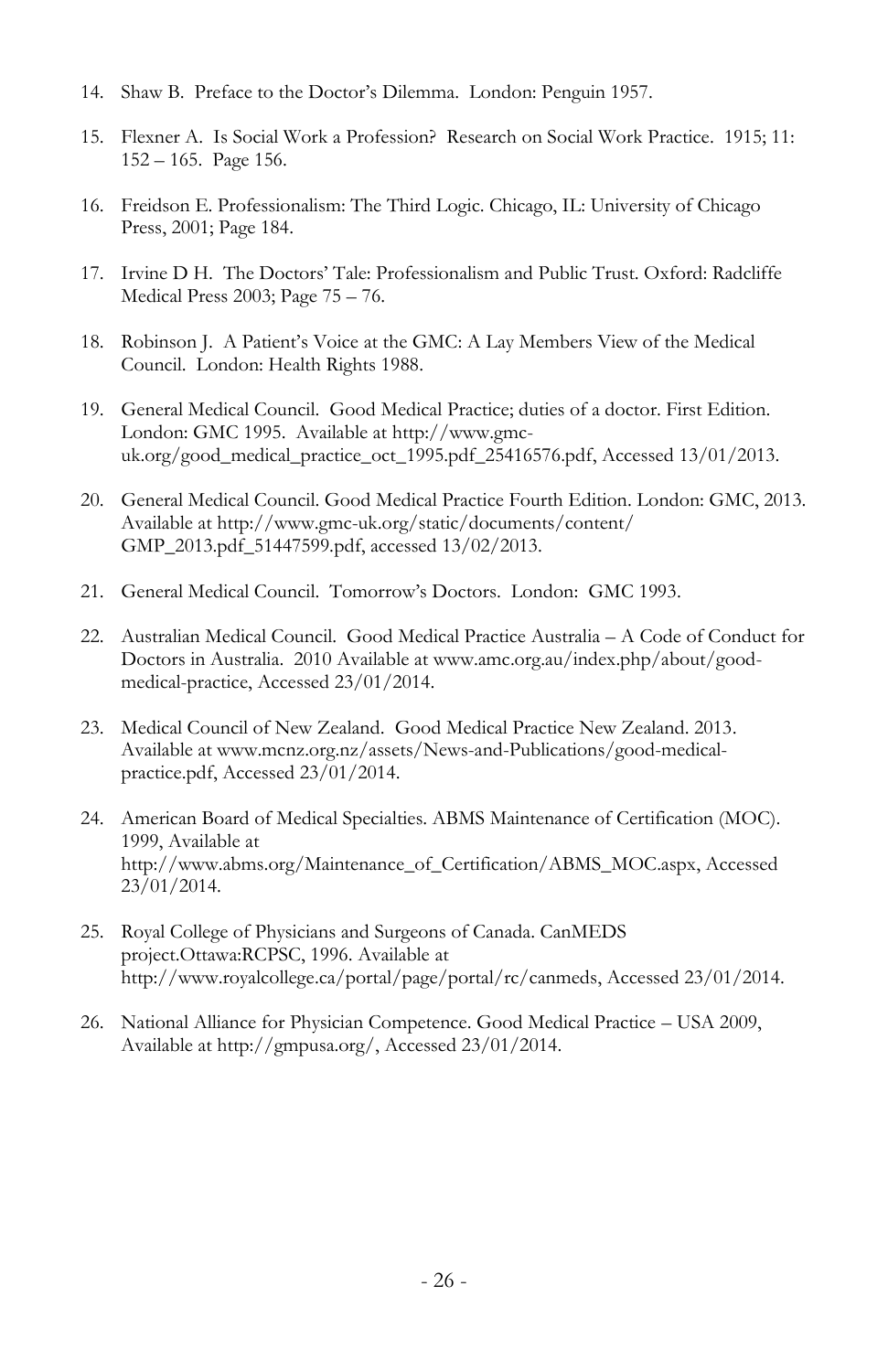- 27. Heyman J M. Letter from the Chairman of the AMA Board of Trustees to The National Alliance for Physician Competence 2008, [http://www.ama](http://www.ama-assn.org/resources/doc/council-on-med-ed/napc-response-12-30-08.pdf)[assn.org/resources/doc/council-on-med-ed/napc-response-12-30-08.pdf,](http://www.ama-assn.org/resources/doc/council-on-med-ed/napc-response-12-30-08.pdf) Accessed 23/01/2014.
- 28. Freidson E. Professionalism: The Third Logic. Chicago, IL: University of Chicago Press, 2001; Page 215 – 216.
- 29. General Medical Council. Revalidating Doctors: Ensuring Standards, Securing the Future. London: GMC 2000.
- 30. General Medical Council Professional Conduct Committee. Minute of Proceedings, June 18th 1988.
- 31. Irvine D H. The Doctors' Tale: Professionalism and Public Trust. Oxford: Radcliffe Medical Press 2003; Pages 140 – 186.
- 32. Irvine DH. A short history of the General Medical Council. Medical Education2006; 40: 202-211.
- 33. The Shipman Inquiry (Chairman: Dame Janet Smith). Safeguarding Patients: Lessons from the Past, Proposals for the Future. London: Stationery Office, 2004: 1023 – 1176.
- 34. Collings J S. General Practice in England Today: A reconnaissance. Lancet 1950; 1:  $555 - 85.$
- 35. Berry L L, Seltman K D. Management Lessons from Mayo Clinic. Chicago: McGraw-Hill 2008.
- 36. Society for Cardiothoracic Surgery in Great Britain and Ireland. Maintaining Patients' Trust: Modern Medical Professionalism 2011, [http://www.scts.org/\\_userfiles/resources/634420268996790965\\_SCTS\\_Professionalis](http://www.scts.org/_userfiles/resources/634420268996790965_SCTS_Professionalism_FINAL.pdf) [m\\_FINAL.pdf,](http://www.scts.org/_userfiles/resources/634420268996790965_SCTS_Professionalism_FINAL.pdf) Accessed 23/01/2014.
- 37. Ray S, Richards J, Nishimura R, Simpson I. Identifying excellence in contemporary cardiology practice: transparency, professionalism, and the role of the professional society. Heart 1 2013; 99: 1144-1145.
- 38. Osler W. The Growth of a Profession. Can Med Surg J 1885; 14 :131.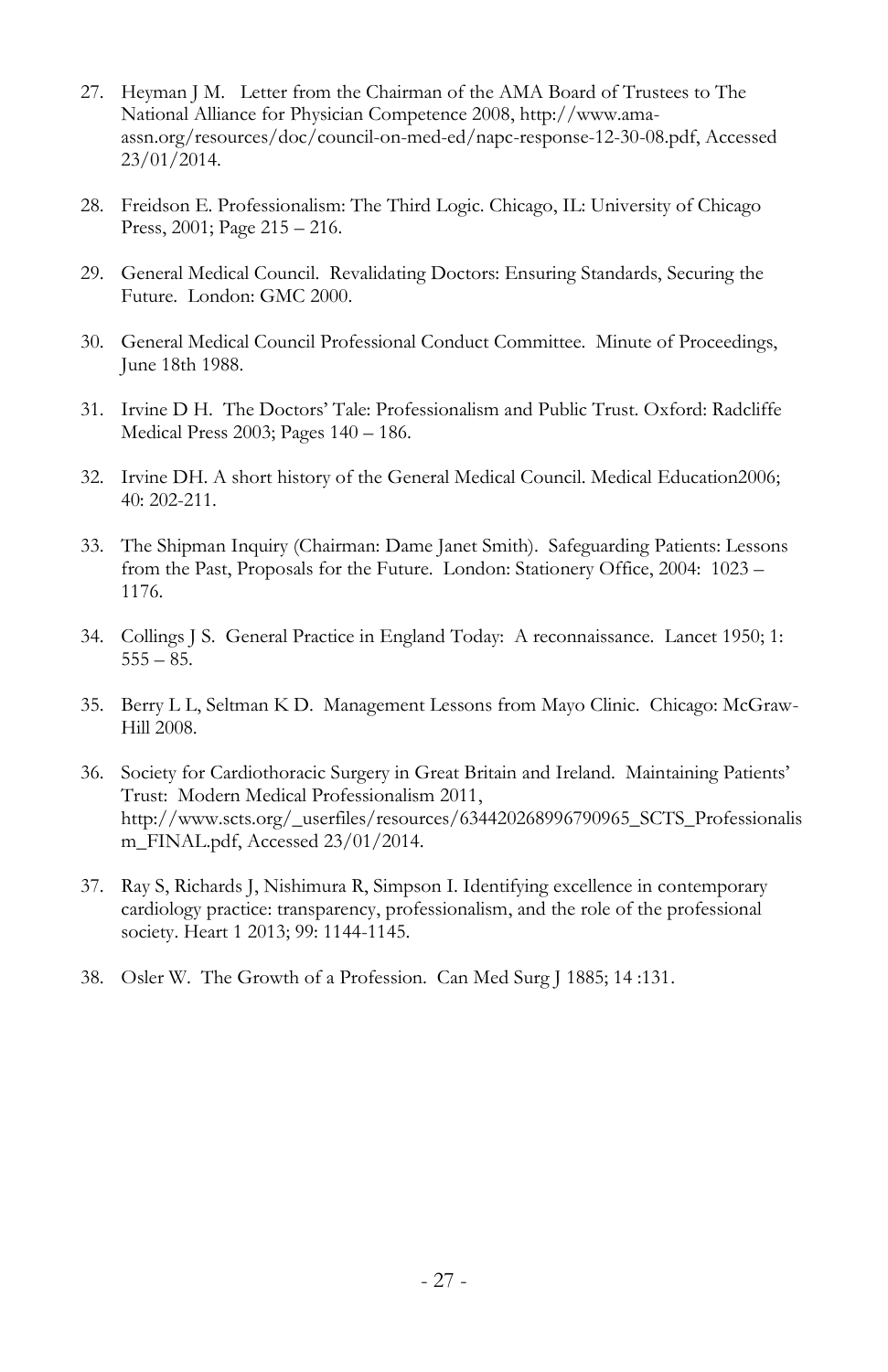#### **John P. McGovern Award Lectureships**

- 1. *Our Lords, The Sick* presented by Albert R. Jonsen, Ph.D., April 12, 1986, in San Francisco, California.
- 2. *To Humane Medicine: Back Door or Front Door?* presented by Edward J. Huth, M.D., April 29, 1987, in Philadelphia, Pennsylvania.
- 3. *Medicine and the Comic Spirit* presented by Joanne Trautmann Banks, May 3, 1988, in New Orleans, Louisiana.
- 4. *The 'Open Arms' Reviving: Can We Rekindle the Osler Flame?* presented by Lord Walton, April 26, 1989, in Birmingham, Alabama.
- 5. *Rx: Hope* presented by E. A. Vastyan, May 8, 1990, in Baltimore, Maryland.
- 6. *Osler's Gamble and Ours: The Meanings of Contemporary History* presented by Daniel M. Fox, April 10, 1991, in New Orleans, Louisiana.
- 7. *From Doctor to Nurse with Love In a Molecular Age* presented by William C. Beck, March 26, 1992, in San Diego, California.
- 8. *The Heroic Physician In Literature: Can The Tradition Continue?* presented by Anne Hudson Jones, May 12, 1993, in Louisville, Kentucky.
- 9. "*The Leaven of Science": Osler and Medical Research* presented by David Hamilton, May 10, 1994, in London, England.
- 10. *A Body of Knowledge: Knowledge of the Body* presented by Sherwin B. Nuland, May 10, 1995, in Pittsburgh, Pennsylvania.
- 11. *Other People's Bodies: Human Experimentation on the 50th Anniversary of the Nuremberg Code* presented by David J. Rothman, April 25, 1996, in San Francisco, California.
- 12. *The Coming of Compassion* presented by Roger J. Bulger, April 3, 1997, in Williamsburg, Virginia.
- 13. *Why We Go Back to Hippocrates* presented by Paul Potter, May 6, 1998, in Toronto, Ontario.
- 14. *Health Care in the Next Millennium* presented by John D. Stobo, M.D., May 5, 1999, in Montreal, Canada.